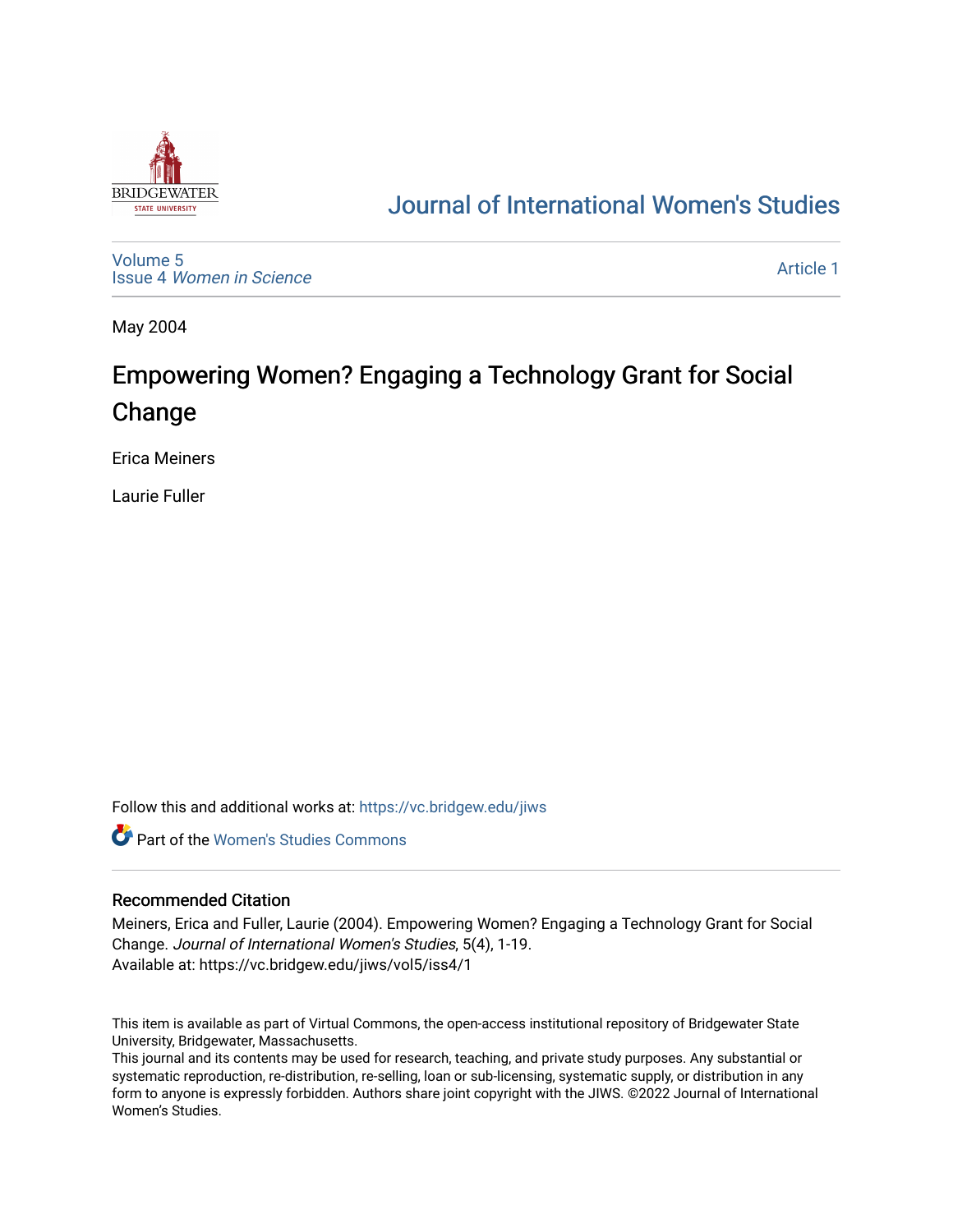### **Empowering Women? Engaging a Technology Grant for Social Change**

By Erica Meiners<sup>[1](#page-19-0)</sup> and Laurie Fuller<sup>[2](#page-19-1)</sup>

#### **Abstract**

This paper examines and exposes the writing and implementation of a project, funded by a federal government grant that worked to increase the technological literacy levels of women at an urban working-class university in the Midwest. This three-year study/intervention clearly reveals that disrupting the 'digital divide' for working-class women at our university, particularly women of color, requires engagements with the material and practical realities of their everyday lives. In addition to findings in relation to gender, race, low-income communities and technology, participation in this study/intervention illuminated for the authors--anti-racist, feminist academics and organizers--the consequences and costs of moving epistemological frameworks to acquire the needed resources to fuel our project. Shaping this project to pass in an ideologically 'neutral' landscape rendered us proficient in, and subsequently shaped by, this landscape. In exploring this research path, we name and expose conflicts over institutional 'turf,' the consequences of taking federal resources to pursue our agenda, the failures of the project, alongside the more data-driven findings of the project that relate to gender and technology. We analyze the most 'successful' and unimagined component of this project: the importance of creating spaces where students can participate as legitimate community members (for our population this means in part as paid workers) to learn technological skills without the notable presence of a teacher, a class or curriculum.

*Key Words:* women and technology, social change, grants

#### **Introduction**

This paper discusses what became possible—conceptually, politically, and practically— during the design and the implementation of a project, funded by a US government agency<sup>[3](#page-19-2)</sup>, that worked to increase the technological literacy levels of women at an urban working-class university in the Midwest. This three-year project suggests that disrupting the 'digital divide' for working class women at our university, particularly women of color, requires engagements with the material realities of their everyday lives— not merely 'technological infusion' or 'curriculum transformation.' The women at our university with whom we engaged throughout this project needed meaningful employment to sustain academic study. Non-formal educational contexts (no classrooms, no teachers, and no students) became generative sites for them to begin to acquire computer skills and computer expertise (Lave and Wenger 1991; Resnick 1998; Jensen and de Castell 2002).

In addition, participation in this project illuminated the consequences and costs of moving epistemological frameworks to acquire needed resources. Developing and implementing this project shifted us, feminist academics and organizers, from our relatively comfortable epistemological terrain populated by anti-racist feminist theories and praxis, and queer theories and communities, to a landscape inhabited by frameworks of liberal multiculturalism, positivism, a 'politically and ideologically neutral' language of educational reform, and more. Acquiring the needed resources entailed establishing ourselves in this landscape that was seemingly devoid of

1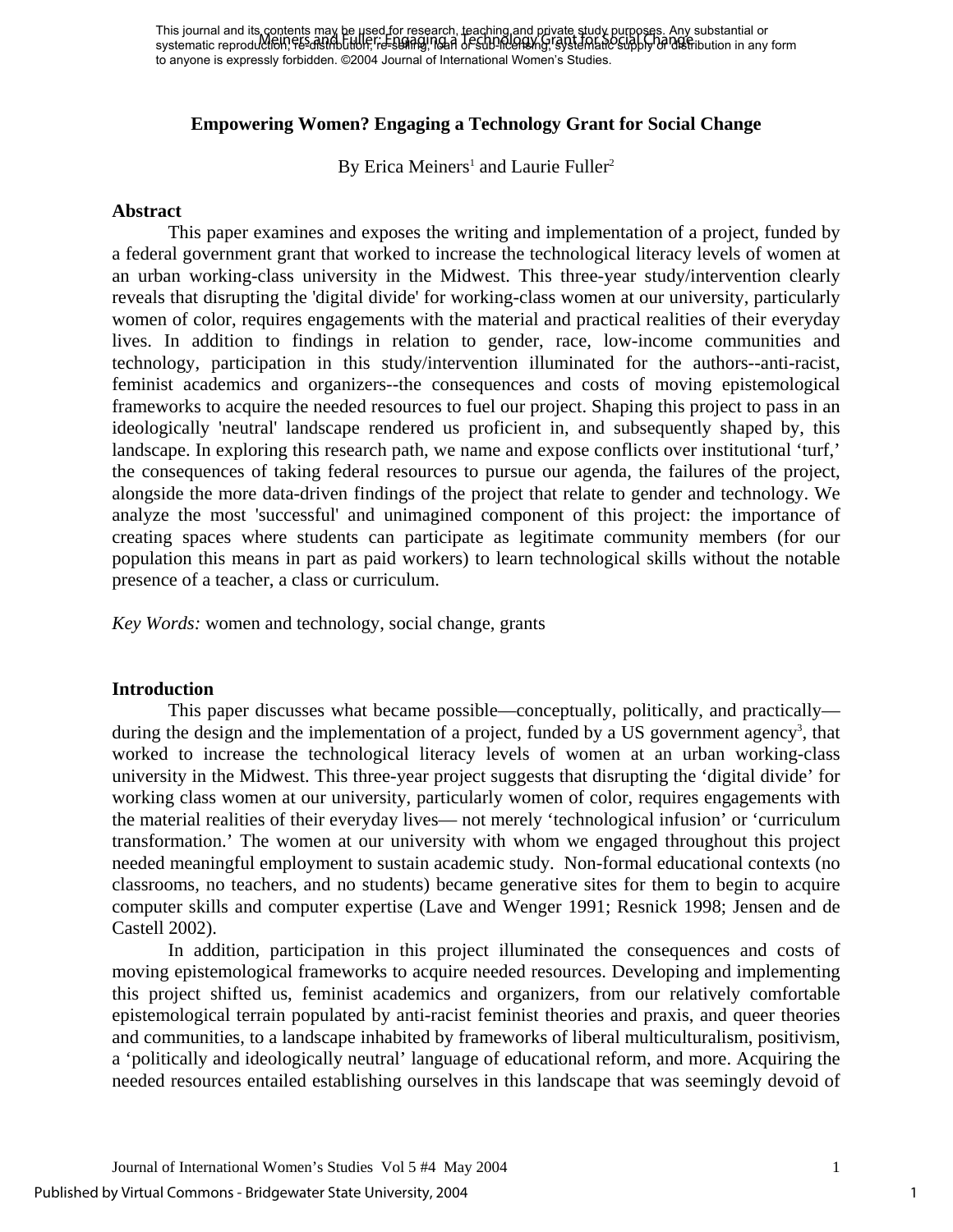familiar intellectual markers or signposts: an analysis of "oppositional theory and practice"<sup>[4](#page-19-3)</sup> and an analysis of "interlocking systems of oppression."[5](#page-19-4)

As feminist educators—Erica, Assistant Professor of Education and Women's Studies, and Laurie, Assistant Professor and Coordinator of Women's Studies—our teaching and research focuses on centering marginalized knowledges and practices, and we critique and challenge the dominant social, political and historical production of knowledge. Conceptualizing, writing and working to successfully engage this project pushed us into new terrain and new questions: What are the consequences of a 'take the money and run' strategy for those committed to progressive (often radical) social reform in and outside the academy? How does participation in mainstream discursive and epistemological paradigms shift and constrain us in politically untenable positions? How can we learn from each other to access the resources to fuel progressive social change, yet resist the recuperative power of dominant, multi-faceted institutions and discourses? What subversions are possible given Audre Lorde's powerful pronouncement about power? "*The master's tools will never dismantle the master's house.* They may allow us temporarily to beat him at his own game, but they will never enable us to bring about genuine change" (1984, 112). These questions also exemplify a Women's Studies dilemma; how to work within a system one is trying to change. Women's Studies scholarship and activism encounters these tensions in the academy and beyond, and this theme of feminist change is central in this article and our work.

This paper offers a partial response to the above questions by recounting the intertwined narratives from this project. The first section of this paper offers an initial interpretation: how a gendered (and racialized) problem of technological literacy was identified in a particular context and how two feminist academics worked to acquire resources to shape an intervention. The second section queries this tale by analyzing the consequences of the paradigm shifts encountered to acquire a federal grant. The third section offers a discussion of the findings and observations from this project focused on the technological needs of women in our community and the importance of creating spaces where students can participate as legitimate community members (for our population this means in part as paid workers) to learn without the notable presence of a teacher, a class or a formal curriculum.

The goal of these layered representations is to offer other feminist anti-racist activists within the academy an analysis of the impact, often unanticipated, of the *master's tools* on varied components of a project for social change. In our self-reflexive writing we aim to avoid losing sight of the project itself and becoming "hyperreflexive about epistemology and the politics of knowledge" (Stacey 1999, 689), engaging in what Van Maanen has termed "vanity ethnography." We write as activist-scholars, immodest witnesses (Haraway 1997), committed to radical praxis, who struggle to be careful storytellers.<sup>6</sup>

#### **Part 1:** *Show me the money!*

In 1998, we wrote a grant to support our desires for progressive change at our institution. The diverse student body at this working-class urban university includes many students of color, returning adult students, and people who are the first in their families to attend college. The mission—Excellence and Access— is taken very seriously and there are numerous financial and academic programs to aid students who would not otherwise have been able to attend college. For the last six years a national magazine has ranked our university as the most diverse university in the mid-west. In addition, the university is a federally designated Hispanic Serving Institution. In 2002, the enrollment was 10,898 and the undergraduate population (8,101) was composed of 14% African American, 13% Asian, and 28% Hispanic students and 64% women.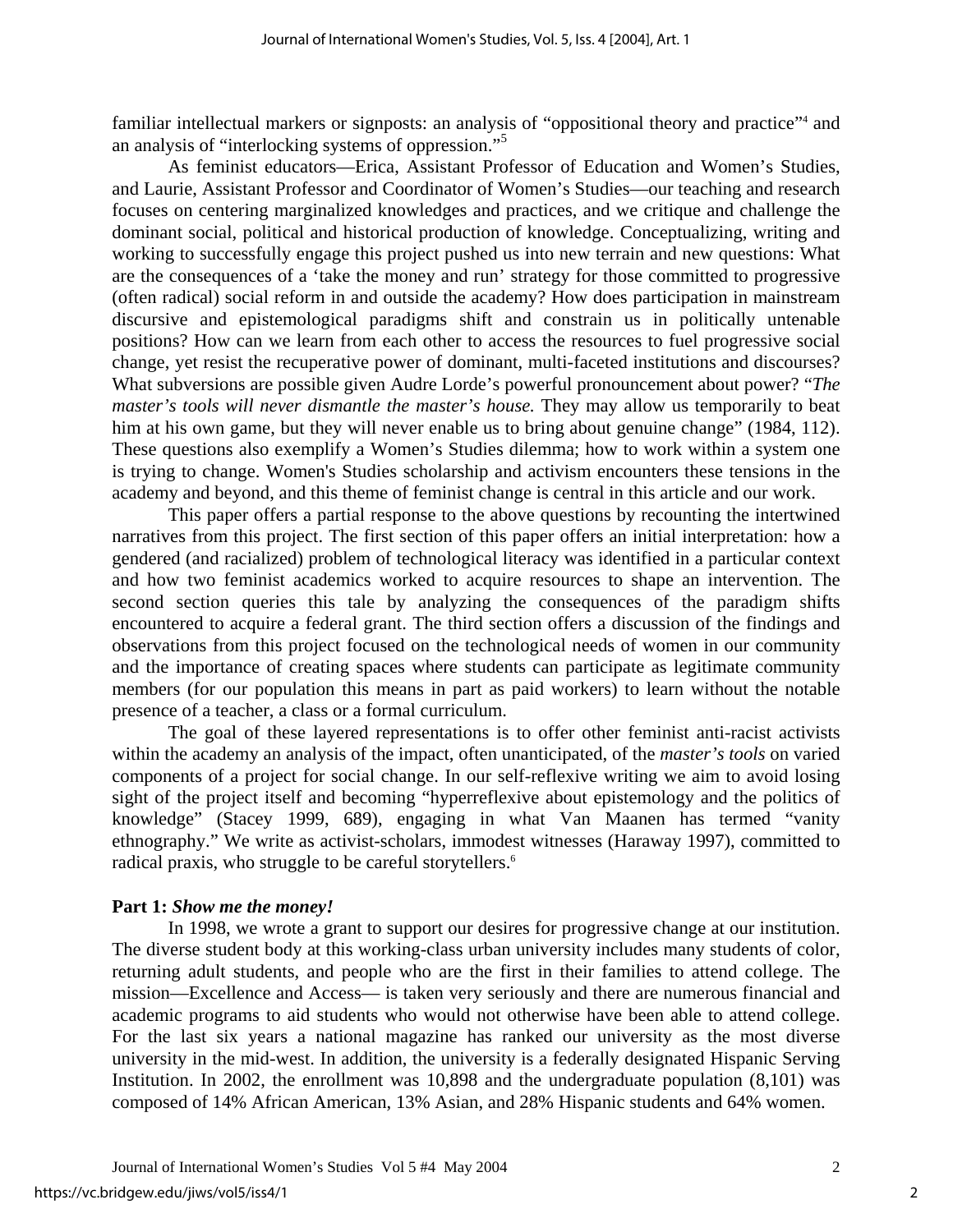Many students arrive at our university lacking basic computer skills: i.e., knowledge about how to use a computer and how to run basic word-processing, web browsing, and email programs. This preparatory deficiency occurs for a variety of reasons: the shortage of computers in public schools, the inability of teachers to adequately infuse technology in high school curriculum, and lack of access to computers at home.<sup>7</sup> Laurie's introductory Women's Studies courses frequently had first generation female university students, fresh from the urban public school system, who had limited knowledge of the use of computers. Her Women's Studies 100 class was web-enhanced $8$  and the learning curve for these women was steep, but they were able to acquire practice and experience using technology. In Erica's graduate educational theory classes, returning adult students, predominantly women, entered the university after years out of educational contexts. Their computer skills were often non-existent, and coupled with anxiety about returning to school, they were worried about all the 'new' technological skills that courses assumed they possessed. These teaching experiences indicated that women at our institution, frequently women of color, needed a different kind of access to developing computer literacy.

Fueled by a problem in our local context, we moved from engaging, teaching, and reading cyber-feminist theories and works by transnational anti-racist feminist theorists that questioned the inherent 'good' of technology, <sup>9</sup> to operate within frameworks that constructed technology as an inherent 'good' (or a 'neutral'). Also, we shifted from our general theoretical positionality of questioning the nation-state to developing a project that supported the nationstate through the creation of technologically savvy workers. Although the cyber-feminist literature (in particular the work of Spender 1995, Stone, 1995, Haraway 1991 & 1997, and others) foregrounds this work and enabled us to have important tools to conceptualize this project, this body of scholarship was not able to provide much assistance with writing grant proposals or coping with the day to day realities of the grant, technology and women's lives. Given our focus on material changes for women at our institution we instead found research on the *problem of women and minorities in the science pipeline* more useful for constructing our praxis-oriented project (for example, Hill 1997; van Opstal 2001).

Literature in this area signified what we observed at our institution: women continue to be underrepresented in technology fields, especially in professions that require computer expertise (Hill 1997). The national association, *Advocates for Women in Science, Engineering and Math*, enumerates the following data on the representation of women and people of color in science, mathematics, engineering and technology fields (http://www.awsem.com/gender.asp). Significantly, the data is often represented in ways that separate 'women' and 'people of color' into two discrete groups, for example:

- Only 19% of the science, engineering and technology workforce is female. (*Congressional Commission on the Advancement of Women and Minorities in Science Engineering and Technology Development* 2000)
- By the eighth grade, twice as many boys as girls show an interest in science, engineering and mathematics careers. (*Congressional Commission on the Advancement of Women and Minorities in Science Engineering and Technology Development* 2000)
- The percentage of women graduating with computer science degrees has decreased 25% since 1985. (*The National Science Foundation* 2000)
- Nine percent of engineers are women. (*The National Science Foundation* 2000)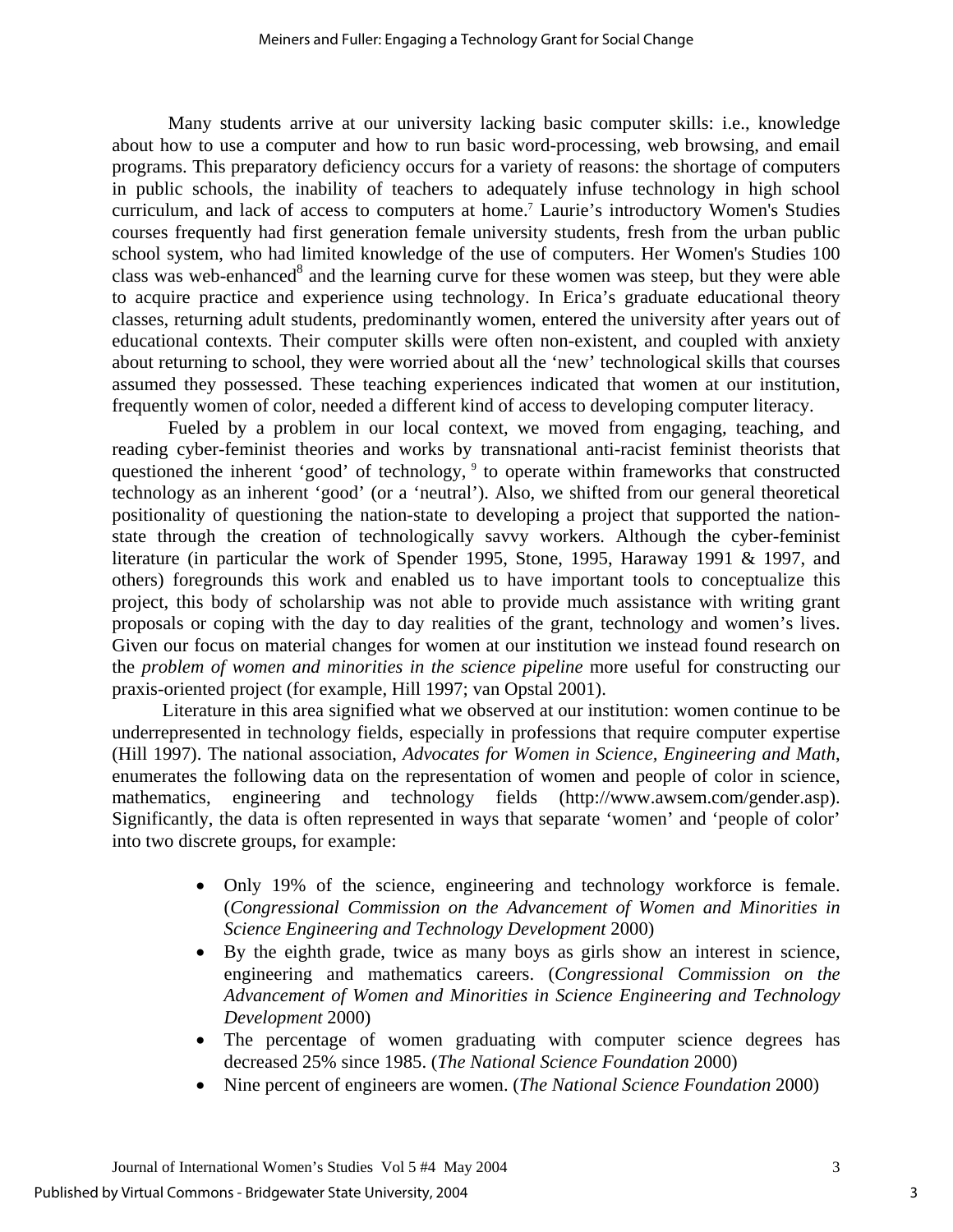- Hispanics, African Americans and American Indians comprised 22.1% of the population they comprised only 6.5% of the Science, Engineering and Technology workforce. (*Congressional Commission on the Advancement of Women and Minorities in Science Engineering and Technology Development 2000,* 10)
- In science and engineering, black and Hispanic faculty were less likely than white faculty to be full professors, even after adjusting for differences in age; and blacks and Hispanics earned lower salaries than white and Asian scientists and engineers within fields and within broad age categories. (*The National Science Foundation*  2000)

To support the market economy, employees with critical computer and technology expertise are in demand. The Bureau of Labor Statistics reports that the three occupations with the fastest employment growth between 1996 and 2006 are, (1) database administrators, computer-support specialists, and all other computer scientists, (2) computer engineers, (3) systems analysts. The U.S. Department of Labor projects that "new jobs requiring science, engineering, and technical training will increase 51 percent between 1998 and 2008; a growth rate that is roughly four times higher than average job growth nationally" (van Opstal 2001, 54).

Research that framed the absence of people of color and/or white women in science, math, engineering and technology (SMET) as an economic problem for the nation-state was central to our proposal. Schools play a central role in preparing workers for the economic needs of the state. Apple argued in 1979 that the valuing of curriculum that emphasized math and science over poetry and music was not arbitrary, nor based upon the intrinsic higher value of mathematics over music.<sup>10</sup> Rather math and science, "high status knowledge," contributes to the economic success of the nation in ways that music or poetry does not. The absence of a large portion of the population (people of color and white women) in science and technology fields (and science and technology classrooms) poses a significant potential threat for the state to American economic superiority (which we used as a tool to support our proposal).

As long as S & E [Science and Engineering] workforce is composed disproportionately of white males, its expansion prospects will remain limited. Women and minorities, the fastest growing segments of the workforce, are underrepresented in technical occupations. White males make up 42 percent of the workforce but 68 percent of the S  $\&$ E workforce. By contrast, white women make up 35 percent of the workforce but only 15 per cent of the S & E workforce, and Hispanics and blacks make up 20 per cent of the workforce but only 3 per cent of the  $S \& E$  workforce. Efforts to boost participation by these groups in the S & E workforce are the single greatest opportunity to expand the nations' pool of technical talent. (van Opstal 2001, 55)

This threat to 'our' economic dominance pushed government agencies to fund research to identify strategies to recruit and retain these populations in SMET fields.<sup>11</sup> Working with this research and our knowledge of the academic context, we brainstormed ways of interrupting our students' educational trajectory to give them a different kind of exposure to technology. The research suggested that in the areas of math, science, and technology, women learn better in a single sex environment<sup>12</sup> and where relationships are involved, as in cooperative learning groups (Allen 1999; Streitmatter 1999; Felder, et al. 1995; Koch 1994; Clingingsmith 1993; Matyas and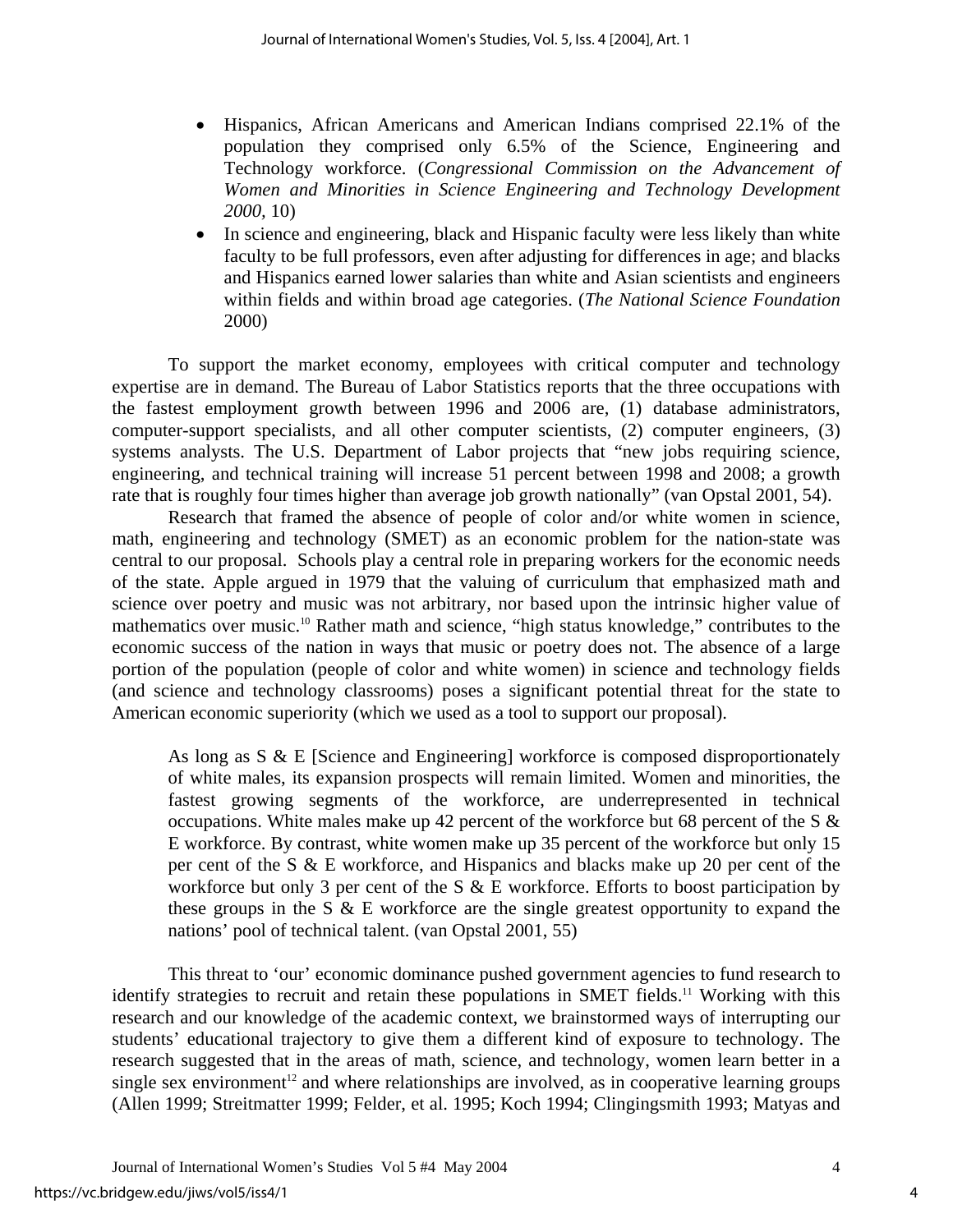Skidmore 1992; Tobias 1990). In addition, we realized that the enabling technological experiences needed to occur early in the students' academic career. If, in the first year of college, students opt not to continue in SMET fields, it becomes increasingly difficult to return and graduate with degrees in those fields (Allen 1999; Tobias 1990). We also considered that a component of project might be technology infusion—not to teach technology directly—but to infuse the instruction through other content.

With an idea in place supported by research data and our observations, funds were needed to support these visions of change. Several governmental agencies that funded educational reform had programs targeting under-representation of 'women and minorities' in SMET fields. We spent months working on our proposal. We sought out and received comments from outside reviewers and editors. We organized a budget and worked with the grants office at our institution to complete the application package. We worked to align ourselves with the discourse of the request for proposals (RFP) and, fortuitously, the American Association of University Women published a report that stated "technology was the new boys club," and we hooked our grant proposal onto their research findings (AAUW 1998). We wrote 15 pages that articulated a seamless vision of an intervention that would facilitate institutional change. "**AN AGENDA FOR EDUCATIONAL CHANGE: EMPOWERING WOMEN FOR LIFE-LONG SUCCESS THROUGH COMPUTER EXPERTISE."** 

The Project Investigator (PI), assisted by an interdisciplinary advisory board, will design and implement an Empowering Women section of an already existing first year course, the University Seminar, a course that introduces students to college and teaches skills and success strategies. ... This Empowering Women section will be for women only and will use cooperative learning groups and life-like problems to develop critical thinking. ... In addition, we will set-up a small open access single-sexed computer lab. This lab will provide peer-mentoring to encourage more women to master technology in a comfortable and supportive environment. The lab will also be available and open for other women in the university community who need computer learning support. Female peer-mentors, to nurture computer expertise, critical thinking, and cooperative learning, will staff this lab.

Our project was funded for four years, and the consequences of passing in this genre surfaced throughout the project. We thought that if the grant was acquired, we would be able to return to our context and work with our familiar feminist toolkit and proceed with our project unscathed.

#### **Part 2: Passing in a brave new world?**

Based on the language of the official RFP (and the accompanying resource booklet and telephone calls to the program officer) it was clear that successful proposals originated from a positivistic and a (mythic) politically neutral epistemological terrain. Our proposal used language seemingly representative of this paradigm (empowerment, life-long learning, assessment and evaluation, curricular transformation, quantitative data gathering) rather than terms that signified any allegiance to discourses of post-structuralism, feminism, or critical (race) theory. We did not include our ideas about dismantling (or even questioning the neutrality or the assumed inherent good of) the nation-state or educating women to resist white-supremacist capitalist patriarchy, but instead wrote a request for money to help women join in the economy. Shaping our proposal to pass in this ideologically neutral landscape rendered us proficient in,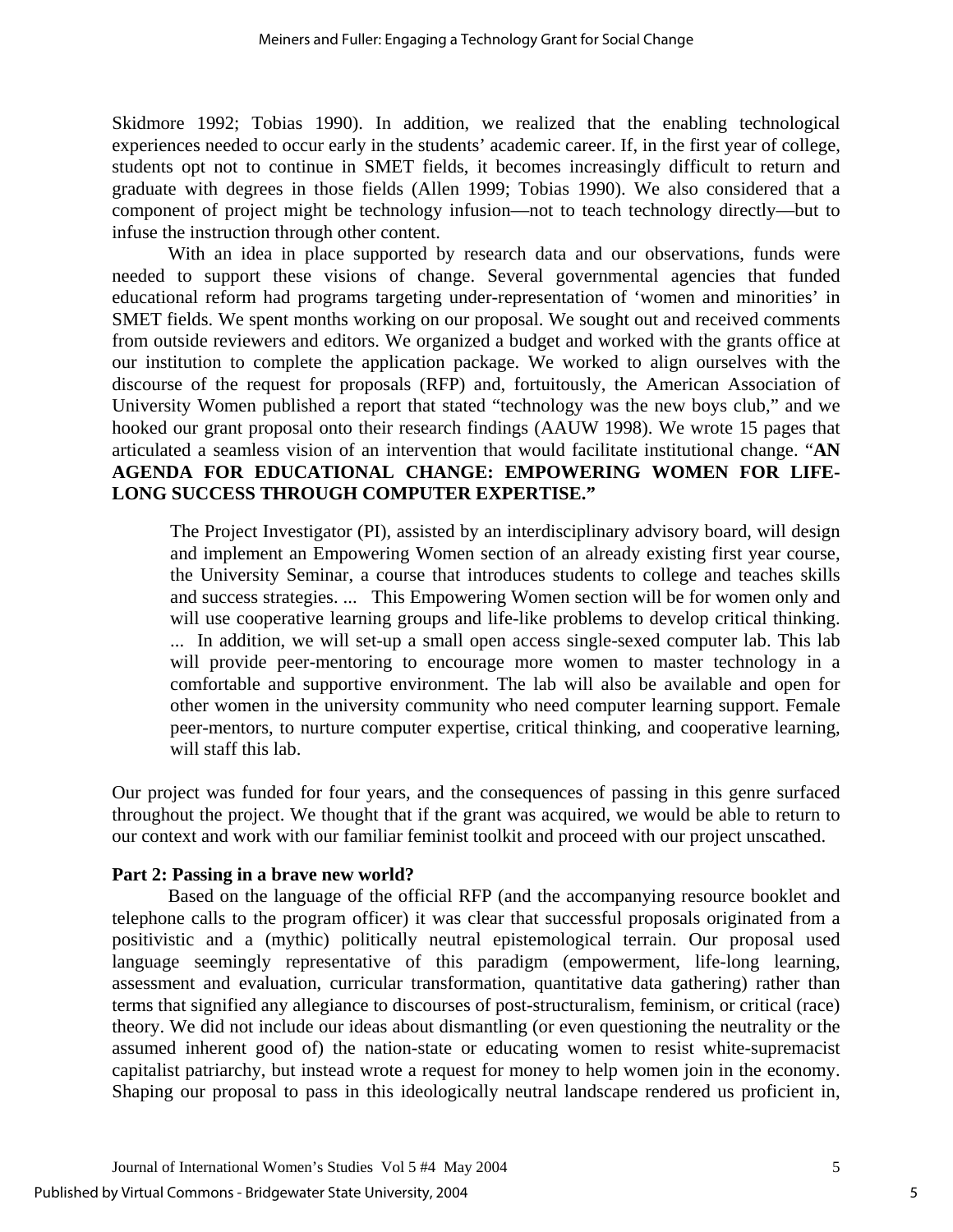and subsequently shaped by, this landscape. Passing in this paradigm isolated us and the project from the familiar critiques and comforts of our everyday landscape: languages of justice and anti-racism. The specific language needed for the proposal constrained our thinking, our imaginations, our actions and our responsibility. As a result of the limited discursive and epistemological moves we could make while tethered to this paradigm, tensions unfolded. This section offers examples of the consequences of engaging with positivism, of animating particular epistemological paradigms through the use of signifying words/phrases, and the consequences of circulating in a paradigm that lacks the theoretical tools that had historically enabled us to work against the "legitimacy of the dominant order" in the first place (Lather 1991, xv).

Language is one way participation in particular epistemological paradigms is signified. Language also signifies to audiences 'where' (often ideologically) to place work.<sup>13</sup> Working in a landscape devoid of the tools that typically enabled us to move toward progressive social change was visible in the design of the project. We worked hard to eliminate any language that would be perceived as subjective or postmodern (dialogues, discussions of power imbalances between students/subjects and professor/principal investigator, reciprocity, etc.) or political (the words feminist, white supremacy, and more). This discursive paradigm tightly framed possibilities for intervention and what we could officially document when the program concluded. For example, when the data collection process started, the questions to the participants were shaped by the language of the grant's request for *replicable reform strategies* and *quantifiable results.*

We chose language that would legitimize our project, yet this left us unsatisfied. A word that quickly became a stumbling block was *minorities,* a term that we would not use in our teaching, academic, or activist writing. Our preference, given the connotations of the term *minorities*—less than (whites) in importance and also less than (whites) in numbers—was *people of color* or *women of color*, yet the call for proposals used the term *minorities*. The phrase *women and minorities,* signifies that women cannot be minorities and minorities cannot be women, also appeared in the RFP and in most of the research on the 'problem of women and minorities' in SMET. When we gave a draft our the proposal to a friend, a physicist who had received many grants for educational change, he said "the *of color* has to go. Use *minorities.* They will not know what *of color* means." We thought about using *people of color* but decided that non-conformity with no money wasn't productive.<sup>14</sup> The word 'empower' was chosen because of its perceived appeal to the granting agency. There is significant work in feminist pedagogy and methodology critiquing the notion that researchers can empower subjects/participants (Patai and Gluck 1991) or that teachers can empower students (Ellsworth 1989), given the power dynamics between researcher and subject and between teacher and student in a classroom. We did not know if this critique of and sensitivity to the term *empower* was shared by government funding agencies. We suspected it was not, therefore we chose to use *empower* and *minorities* thinking the use of these terms might make our project more legitimate in their eyes.

What are the consequences of writing in a different genre, with different norms and vocabulary, in order to access institutional resources? Professionals often code-switch or use a variety of social languages many times in one day (Wertsch 1991). Why should the use of terms such as minorities or empower constrain us? Superficially, using the discourse of grants means we must attend conferences and be identified with a project called *empowering women*, a name that makes both of us wince.[15](#page-19-14) At a deeper level, our adoption of this discourse also engaged with an epistemological system. Language is not neutral; language shapes ways of thinking about ourselves and the world we inhabit (Bulter 1996; Walker 1998). Using the granting agency's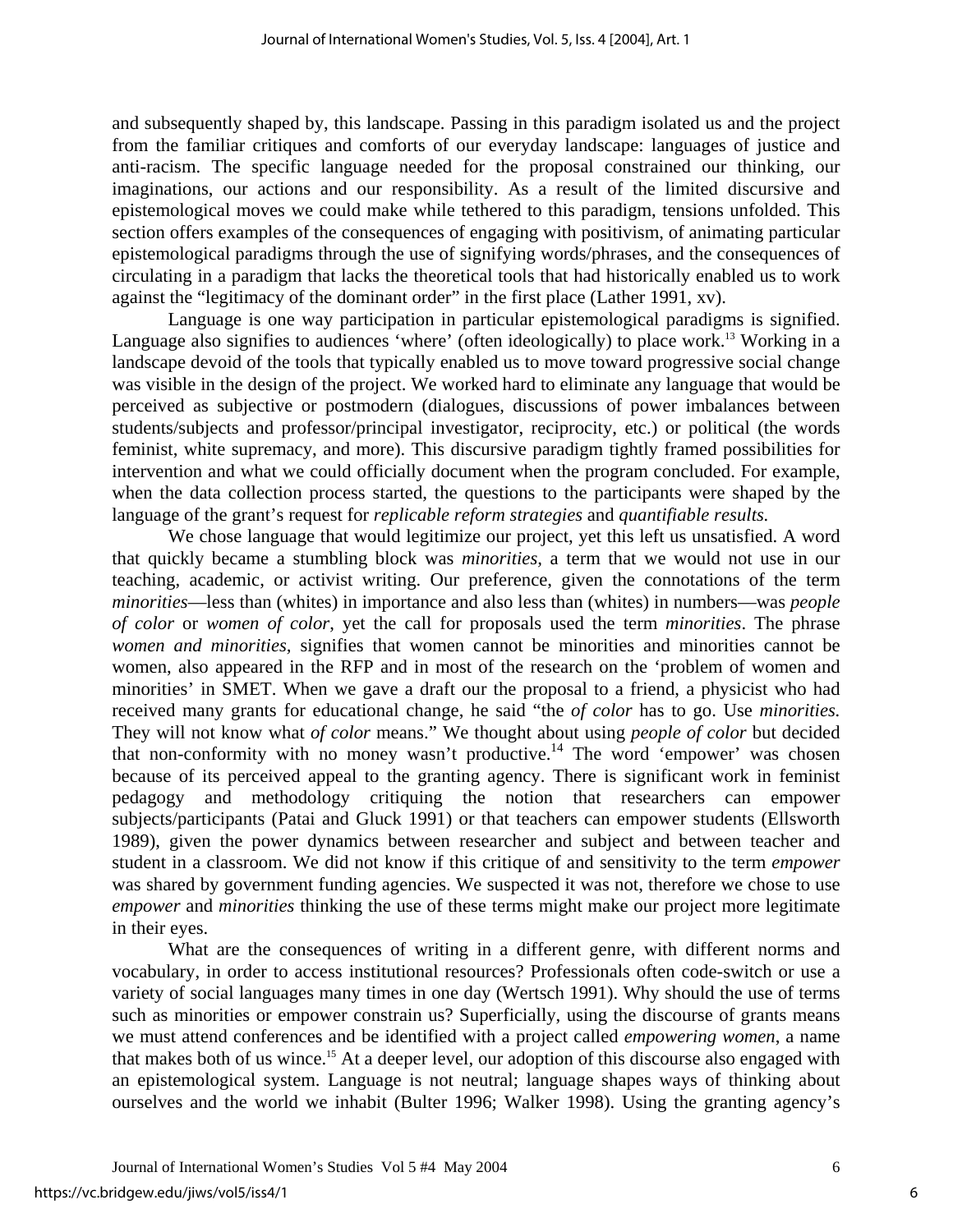language validates an epistemological framework of multiculturalism that is, at best, problematic (i.e. McCarthy and Crichlow 1993) and this has the capacity to literally produce subjects and create realities.

The paradigm we languaged ourselves into was not able to support the kinds of radical institutional changes we desired. We envisioned the grant with social change as the goal, not as to increase and diversify the labor market, yet to get the money we wrote and performed the latter. Our idea was that women participants would knowingly use their skills to enter the labor market and support the white supremacist capitalist patriarchy. Somewhere along the way (as we will contextualize in the last section) our steadfast critique of producing labor for the nation-state was reframed.

Months after the award was announced *The Chronicle of Higher Education* had commentary on the recent government agency's awardees (Brainard 1999, A59-60). The article had perspectives from the agency's acting director, from the Deputy Assistant Secretary for Policy, Planning and Innovation, and from a policy institute member on the recent allocation of federal dollars towards educational change. The author argued that many were not satisfied with grantee selections. Abigail Thernstrom, a senior fellow at the Manhattan Institute in New York, took issue with projects that focused on minority groups—or "under-represented" students which made up 9 of this year's 26 grants (A 60). Her critique was that this agency targeted federal monies specifically to focus on under-represented groups. She stated,

Obviously, there's a real problem in terms of the racial gap in academic achievement, and I'm very sympathetic to addressing that problem, but I want to address it through raceneutral means."… [E]ven if one accepted the need for such efforts, she said, she took issue with "one such … grant awarded this year. It will finance an effort at [our university] that would focus in part on helping minority women develop computer skills. (Thernstrom, as in Brainard, A 60)

Not only did Thernstrom call for "race neutral" educational change she mentioned our project specifically as problematic since we were focusing on women of color and technology.

"Race neutral" educational change is not feasible, and as research has demonstrated it is not effective. Eisenhardt and Finkel (1998) found that race and gender neutral environments in the sciences are only neutral to the white males that construct that environment. From our point of view "race neutral" is a code word for supporting white supremacy. Those committed to social justice, both inside and outside the academy, need to be able to decode the various ways that language is used to cloak, shape, and frame regressive political initiatives: i.e., the 'new' Racial Privacy Initiative.<sup>16</sup> These dominant oppressive "technologies" of language function to "colonize the consciousness" (Sandoval 2000).<sup>17</sup> In addition, questioning the choice to fund projects focused on people of color and/or women is connected to charges of 'reverse discrimination' and to larger critiques of affirmative action (Guinier 2003, McCarthy and Crichlow 1993).

We were used to organizing against this *dominant order* from within our feminist, post structural paradigm, yet our code switching abilities were seriously hampered and we were unable to access the critiques of power and knowledge in order to name Thernstrom's position ideologically. We found ourselves in the position of defending *our* articulated strategies of change (framed by our funding agency), with a discourse that was wholly inadequate to critique the mythic "race-neutral" educational change and to deconstruct the larger critiques of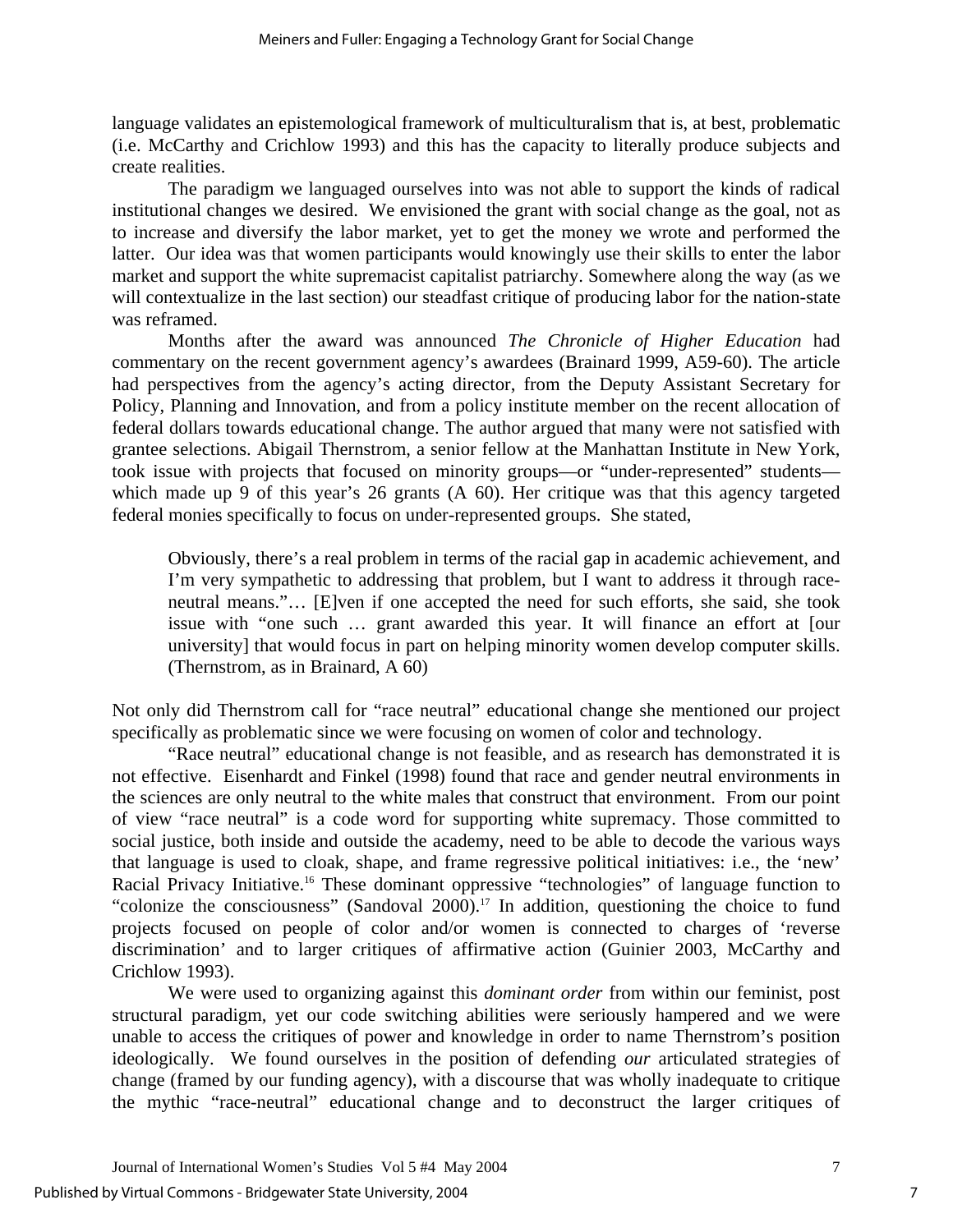affirmative action that Thernstrom animated. She singled out our project (and consequently our university) because our educational intervention was not race neutral and thus problematic to her. Our university is not often mentioned in the *Chronicle* and here our project (and university) was featured negatively*.* Someone from the university needed to respond, yet our location within the university hierarchy, as untenured faculty, framed our reply. Given this context, in our letter to the editor of the *Chronicle,* we wrote that we *disagreed* with Thernstrom's position, because "Race and gender are pivotal aspect of our lives that cannot be rendered invisible. Our project to empower women for life long success is one way of trying to solve the inequities of our educational systems" (*Chronicle of Higher Education*, 10/8/99). Not able to follow Sandoval's (2000) suggestions to embrace mobility and to implement tools across paradigms the 'we disagree' statement that we wrote in response was not adequate, not enough, to combat the powerfully convincing rhetoric advocating race neutral strategies.

This desire for a "neutral ideology" also impacted our project through the granting agency's request to add language to ensure that the project would not discriminate against anyone. (To note of course is that the requirement for non-discrimination comes from the critical work of earlier paradigm-changers.) The government doesn't fund anything that discriminates against any group. We added special language to our proposal before it was accepted, specifying that this project would not discriminate against any group of people. The 'women only' project could not be advertised as for 'women only,' even though the proposal specifically articulates that the study/intervention was to create a single sex classroom environment for women. The brochures for the program used language like "specifically designed for women," and "targeted for women."<sup>18</sup>

The positivist language of the grant had led us to a very strange place: our project had now required us to defend language and paradigms we previously critiqued, to promise replicable products (when we didn't think curriculum was portable or worked decontextualized), to prepare and promote workforce development for the nation-state, and to advertise "Life Long Success Through Computer Expertise." Finally, we agreed not to discriminate in our discriminatory project.

#### **Part 3: The real thing: endings, beginnings, and findings**

Our proposal was written to acquire resources to support change on our campus. We focused more on the writing process than on building networks and understanding university politics, as it was relatively inconceivable that our proposal would be funded.[19](#page-19-18) Our nascent set of university networks and vague understanding of university politics, factors essential to run a 'successful' project, led to unexpected outcomes. This section addresses what became possible, often unimagined, from the "Empowering Women for Life Long Success Through Computer Expertise Grant."

At the proposal writing stage we consulted briefly with the director of the University Seminar Program and the Dean of Academic Development (his boss) about our project and about future collaborations. In these preliminary discussions, it wasn't entirely clear to us or to the director what our expectations of his department would be. After acquiring funding, we were in the awkward position of 'telling' the faculty and staff who organized and taught the course that we would create a new technology-infused curriculum for them to adopt. However, the director needed time to understand the changes we had proposed. He didn't know what web-enhanced might mean and was justifiably nervous about committing faculty to something they might not be able to do. This was the first lesson we learned about campus organizing: Even though folks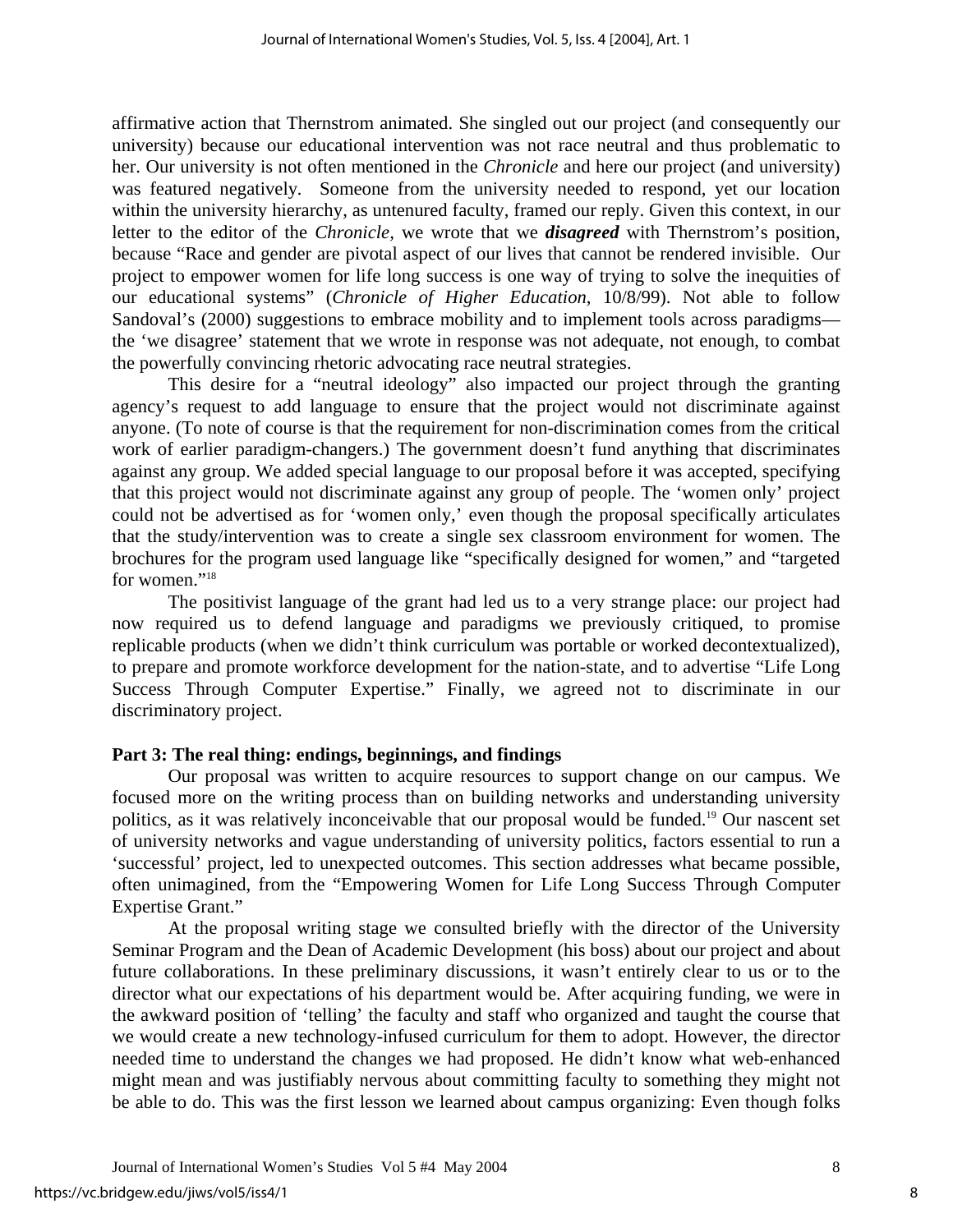may think something is a useful and interesting project, they don't want changes imposed from outside. Either they need to be a major participant in the writing process or they will legitimately drag their feet during implementation. However, we worked successfully with the director and other faculty and the first section of this course was offered in the fall 2000 with two-more sections taught in fall 2001. Over the summer 2002 technology training seminars were held for faculty who regularly taught this class and a generic course website was created for all faculty and students to utilize by fall 2002.

While this course was successfully redesigned, many of our visions for curriculum development and student and faculty transformation were unattainable. Not only had we established inadequate groundwork with the faculty who taught the course, but we chose a class to transform (University Seminar) that had enrollment problems. The University Seminar does not count toward general education, nor does it count toward any major or minor. At our university, most students are the first in their families to attend college and they work at least part time to support school. Courses need to *count* for something. As our project progressed, we discussed working with university committee structures in order to get the course to count as a general education option. Unfortunately, as the University Seminar focuses on college success skills with no disciplinary content, faculty view the class as remedial.<sup>20</sup> Although this course teaches skills that enable students to succeed in college (reducing degree completion time), it cannot be used towards a major, minor or a general education credit, and therefore it frequently suffers from low enrollment.

Our project's focus on women added to the enrollment problems. Given the research on women's successes learning technology in single-sex environments, coupled with our own background and familiarity in Women's Studies environments, we did not envision that the single-sex aspect of the course would be a problem. The brochure advertising the course had photos of women, used the language—"specifically designed for women"—cited data about the state's need for technology workers, and listed employment opportunities in technology fields.<sup>[21](#page-19-20)</sup> Interviews with women who enrolled in the women-only sections demonstrated that they had selected this class not because it was women only—but because of the technology and the statistics cited on the brochure in relation to job opportunities. Interviews further illustrated that many of the female students in fact thought about NOT taking the class because it was women only and they had to defend to family and friends why they wanted to take a course *for women only*. [22](#page-19-21) Enrollment was a continual problem due to the University Seminar status and because it was offered for women only.

Another aspect of our project that we were under-prepared for was faculty/teacher transformation. We expected that faculty, when introduced to different, possibly more effective teaching methods through the integration of technology, would want at least to experiment and (hopefully) work to transform their curriculum. This was not the case. At a working-class institution, while there is a push to incorporate technology into classrooms, there is not adequate support for these initiatives. Faculty, already asked to do state mandated assessment and wary of a fad that will mean more work and no recognition or remuneration, were hesitant to start a new project. Additionally, faculty teaching University Seminar were comfortable with the pedagogical (and for some technological) methods they already used and/or had developed. They were interested in the technology but not completely convinced of its importance or need within the context of the class.

As the project draws to a close, aspects of how women use technology on our campus have changed. The technology-infused curriculum did have an impact on the technological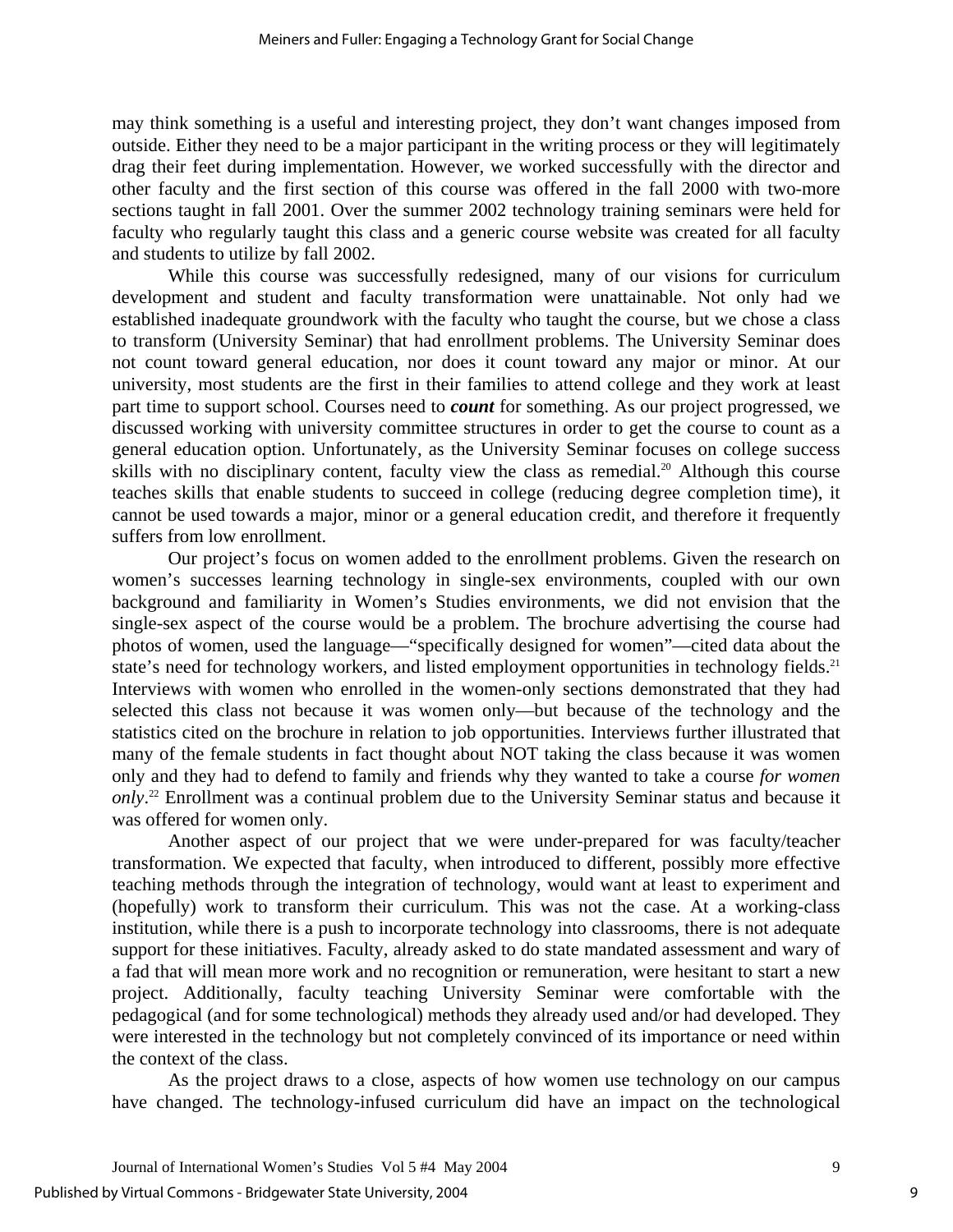literacy levels of students. Surveys, interviews, and participant observation demonstrated that first-year students, women (and later men in campus-wide sections in fall 2002) who took a University Seminar course that had been redesigned and had technology infused into the curriculum (as of 2002 more than eighty students and increasing) had little to no technological expertise at the start of the class. For example in our first "Empowering Women" class, fall of 2000, only two out of twelve students had computers at home and only one used the computer daily or had a computer in her room. Three out of twelve had used forms of electronic communication prior to the class. All enrolled in this course because they thought they would need to 'know computers' in order to get a good job. Before they took the course, all the students stated that they would not register for a course that was listed in the university course catalog as web-enhanced or required the use of the World Wide Web to relate to the professor or the curriculum and many students stated that they were "afraid" of technology or "dumb" about it. None of the students could make a webpage. By the end of that first semester, all students could use email, could make webpages (using Netscape Composer and other programs), navigate the web, use Excel, and when interviewed, stated that they would consider taking a web-enhanced class or a distance education class. Clearly, their proficiency and confidence levels increased. This finding was repeated in year two of the project, and in year three the curricular changes we developed were implemented throughout most of the sections of the University Seminar<sup>23</sup>

Our proposal implied that curricular transformation would be the location of change, however empowerment did not come from curricular or faculty transformation, instead it resulted from peer tutoring and informal workshops. The importance of creating spaces where students can participate as legitimate community members (for our population this means in part as paid workers) to learn without the notable presence of a teacher, a class or curriculum was an unanticipated result of this project. The grant funded a computer lab with 5 machines, a phone, a printer and peer mentors/lab assistants to assist and teach students technology. The lab is located next to the Women's Studies department and there are sofas and coffee tables in a small common area outside the lab. The first group of assistants hired in 2000, were three Latinas and one returning adult white woman. They decorated the lab with posters from the Women's Studies Program and named all the computers after famous women scientists. They used the lab as a site for their own work, socializing, and organizing (usually after working hours). Their job was to staff the lab and teach other students—help them learn to email, use spreadsheets, create web pages, etc. They placed signs across the campus, made business cards that they delivered to classes (first to Women's Studies classes/faculty and then expanded to other courses) to let students (and faculty) know that one-on-one help was available.<sup>24</sup> Fifteen women have worked part-time over the four years as lab assistants.<sup>25</sup> Four had limited technical experiences and only needed a small amount of technical training to start work, while the other eleven who had little to no computer experience, were trained on the job by other lab assistants and by us. Students from Women's Studies, Psychology, Education, Business, and other departments utilized the lab.<sup>[26](#page-19-25)</sup> Over the past two years more than twelve students per week came to the small lab for assistance. The huge open labs on campus have roughly 350 computers available and most are in use from 10am-7pm Monday through Thursday. That is approximately 350 students using computers 9 hours a day, 4 days a week, or something like 1260 students. Thus we think that 12 students per week (about 10% of the computer using population) receiving one-on-one assistance is an accomplishment.

The assistants work with a range of technological and often academic problems and a variety of students: the 80 year old woman who audits courses and immediately forgets what she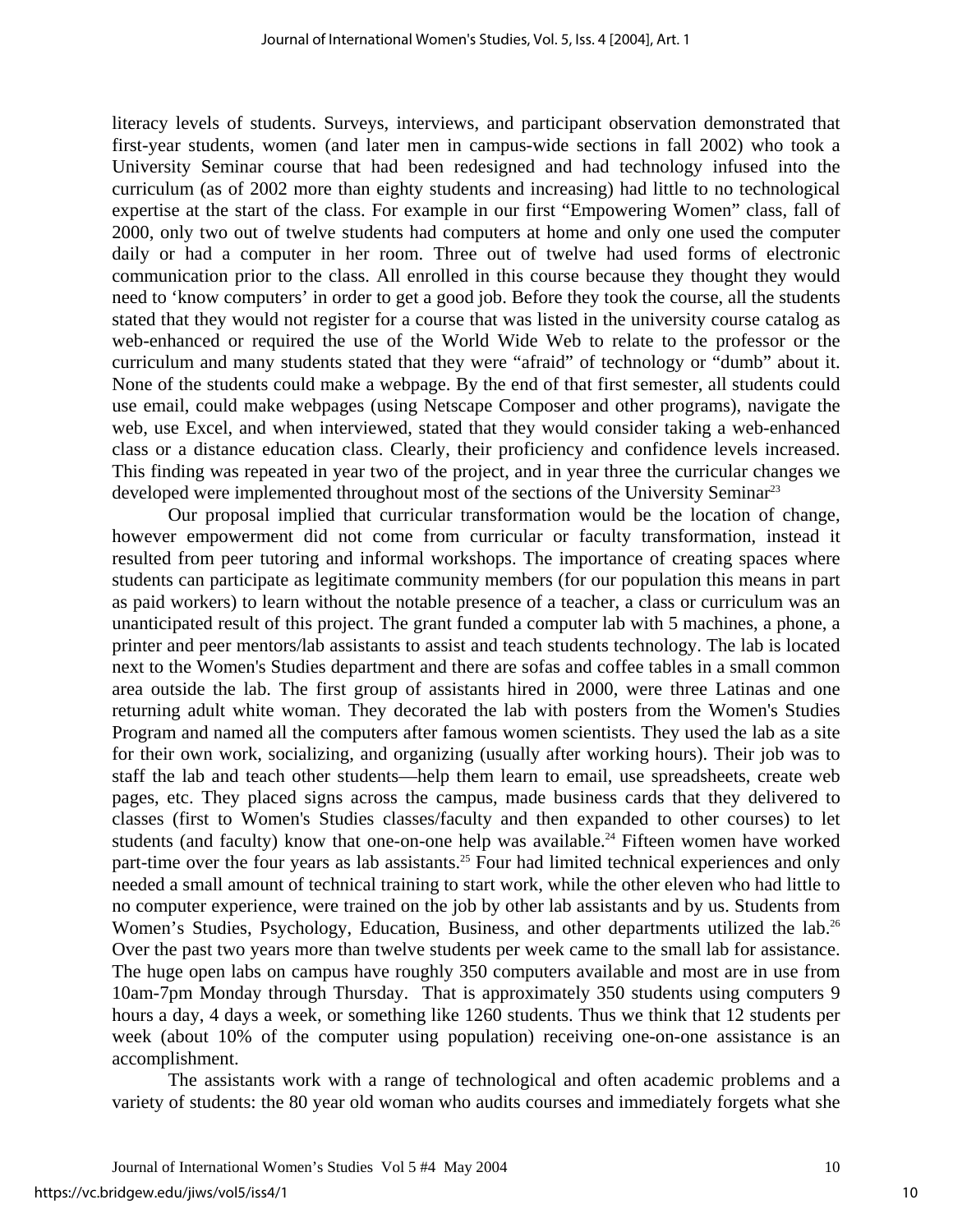learned at the last tutoring session; students who are recent immigrants from Mexico who left villages with no electricity; young women who finish college and need help with their resume and job searches to get a first full time job; students who do not have a computer at home and did not use a computer in their high school classes and need help learning the skills to complete a specific assignment. The lab assistants' work also transformed their own ideas about what they can do:

Lilly, 19 year-old Latina<sup>27</sup>: Before working in the Empowering Women Computer Lab, I had no experience with technology. In fact I had very strong feelings towards computers. I hated and feared them. Every time I had to use a computer I would try my best to avoid it. ... I know I'm not the only woman that has ever felt that way about technology. ... In [a class that taught technology] I not only overcame my fear towards computers but I became inspired to share this experience with other women. Shortly after my first semester I began working in the Empowering Women Computer lab. I learned how to use "Microsoft Word," "Excel" and other computer programs. I also learned how to make web pages. Now when women come to the lab I can teach them everything I've learned. It is a great feeling to be able to share my story with other women and to know that I have encouraged them to approach computers and many other new territories without fear. At times after doing some work with the women I would have intimate conversations with them. Their stories remind me of the importance of what I do and how much more I can do. (Interview, spring 2002)

Marg, *55-year old white woman*: When I was asked to work in the lab I was honored that someone else out there knew my passion and focus on empowering women. I thought I really knew everything about computers, boy was I wrong. Not only did I educate women but I also educated myself at the same time ... I love to help people especially women. Not only to bring out their inner knowledge but also share some new ones as well. Also to show them what they do have to offer to the world. Too many women feel that they do not have anything to offer, not enough, scared, intimidated or that no one cares. Unfortunately many times that is still true. The job of the lab and the assistants is to empower these women not to be afraid to explore their knowledge. (Interview, spring 2002)

The assistants' jobs require that they practice the technological skills they acquire and they become innovative technological and academic trouble-shooters. From observations and interviews, it is clear that lab assistants learned from teaching: they increased their own skill levels, became better able to navigate the university and academic context, improved their writing skills, and increased their confidence levels. The majority of the women we hire to be lab assistants are first generation university students that support themselves (and often their families) with loans, scholarships and part-time employment. They are representative of the larger undergraduate population at our university. Typically, the part-time employment these lab assistants had prior to working in our lab was low-wage service industry jobs. For example, Lilly worked as a telemarketer and as a fast food cashier and while this labor enabled her to support herself and her daughter (with some assistance from her family), these jobs did not enhance her resume, nor did they support or coincide with her academic and professional goals (to work in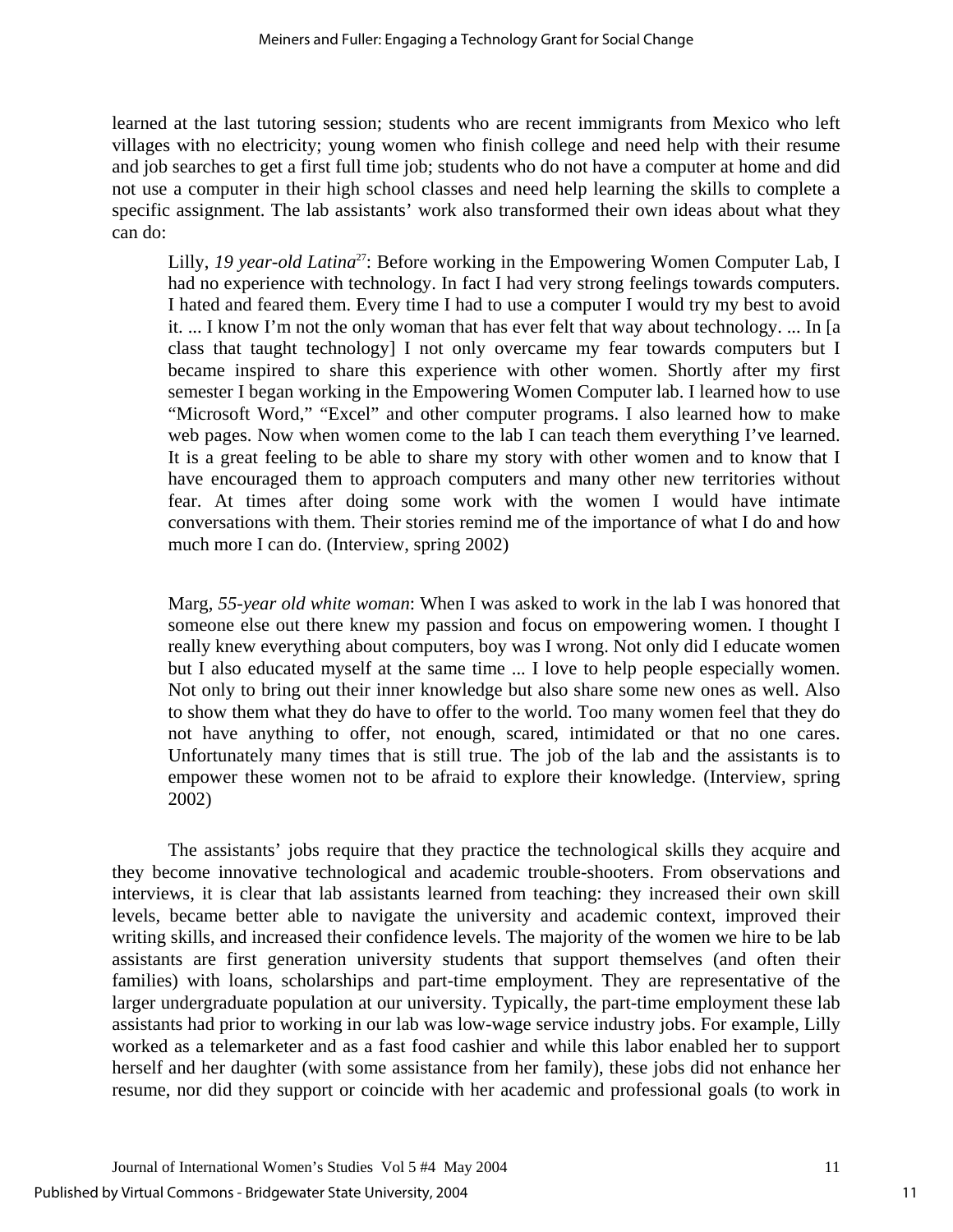the law-enforcement field). The paid employment that women did prior to working in the lab (waiter, telemarketing, service sales, child-care and fast-food cashier) was feminized non-union service-sector work. At the lab, the assistants were the experts, they had knowledge and skills that others wanted, and they worked in these "expertise" positions in cross-generational and cross-racial contexts. A part of their job was to engage in professional development and this entailed developing new skills. Thus, the assistants' view of themselves changed.

Lilly: If someone comes in with a technology question, like how to find a webpage or use a program, I just sit down with them and I show them and then watch them try. I learn new things when they make mistakes too… Sometimes I am worried that I will not know what they need but when this has happened Laurie can come over and I get to see, like the time we were working out the FTP problem… They [lab user] are usually really relieved and happy when something is solved or made clear. I never thought I could do this. I mean I probably could have but I don't know where I would have learned. (Interview 2002)

They articulated feeling *empowered* by their skills and their success. Their boss and the people they assisted took them seriously as skilled human beings. They referred to their work as "teaching", or "working in the lab" and this gave them a meaningful campus and employment identity.

The material contexts these women face in their lives, how to support themselves and/or their family on low-wages, is a critical factor that shapes their academic trajectory. When roles as 'worker' and 'student' conflict, as is the case for many of our students who swell the ranks of the low-wage service industry sector, the material realities—paying rent, supplying food, and even covering tuition—surpass paying attention in classes. The lab assistants managed to avoid some of this role conflict, as their paid employment connected to their education. They worked in the same physical spaces that they studied and their identities as 'worker' overlapped with their identity as 'student.' Additionally, they received above the minimum wage for paid work on campus (and above federal minimum wage)<sup>28</sup>. For the lab assistants their on-campus employment provided a connection to a community that included: the other lab assistants, Laurie as their boss, and the students who counted on them for their expertise. They came to understand their value in a (feminist) community of learners and they possessed a physical space they considered their own, the lab, their office, their location at the university. As Rose, a 22-year old Latina stated: "It was a home for me. It was like my office and my place on campus. I could do work there in the downtime. And there was always someone for me to talk with if I needed it. It made me know if I came to the university there was a place for me" (interview, 2002).

The lab also became a site for student organizing. In 2001-2002 a lab assistant was also the organizer of the Gay Lesbian Bisexual Alliance (GLBA) on campus and another was the organizer of the Feminist Majority Leadership Alliance (FMLA). These student clubs used the lab to create promotional materials for events, to electronically communicate with members of the group, and to do research projects together. <sup>29</sup> The lab space was routinely full of books, posters, notes about campus and community events, pamphlets, left-over food from student events, and assignments that lab participants (or assistants) were working on. FMLA and GLBA members also taught each other technology, especially the various means of electronic communication. The lab assistants created or helped to create posters, websites, bulletin boards and listservs for both groups. "I learned skills because we would be taking about doing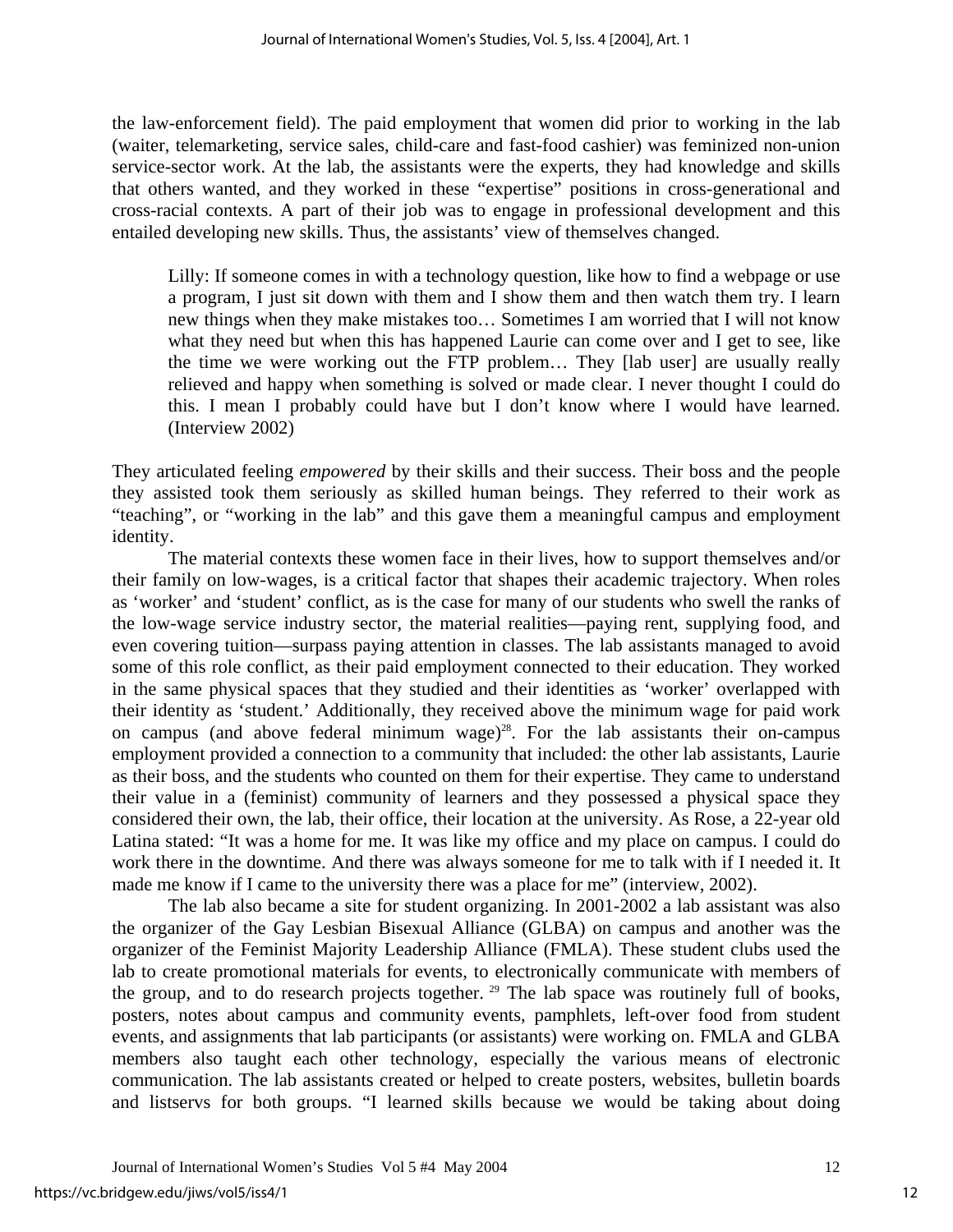something, like communicate an issue, the vote drive, and the computers were always there. We always know we can ask Laurie for help but we could also figure it out ourselves" (Marg, interview 2002). Because of the proximity to the Women's Studies department and the availability of the sofas outside the lab, it was also a hangout for students. Students would organize meetings or leave messages to connect socially "at the lab". The floor the lab was located on during its first two years also housed the faculty and staff of the international program, the women's services and returning adult program (our campus women's center), the honors program and the non-traditional degree program. The location provided the lab assistants with access to vital information. Most of the lab assistants utilized the resources on the floor. They joined the honors program, went on an international trips, completed their degrees earlier by graduating with non-traditional degrees and used their knowledge to help their on-campus communities (the queers, student of color, feminists, and socialists) do the same. "I always know there will be something happening in the lab. At least one person I know will be there talking about a class or a professor or a good story about somebody. You just get connected" (Lilly, interview 2002). Interestingly, now that the lab has moved from a student services floor to floor comprised of mainly faculty offices and classrooms, the lab attracts more non-targeted, drop-in, students and the space facilitates interactions between students and the faculty.

The success of the lab component to teach students at our institution, in particular working class women of color, a relationship to technology, is not startling. Meaningful work experience, mentoring, community development, and peer learning facilitate academic growth and the acquisition of technological skills. Learning or legitimate peripheral participation in communities of practice, "is a process that takes place in a participation framework, not in an individual mind" (Hanks, in Lave and Wenger, 1991, 15). There was no formal curriculum, no teacher and no classroom structure, yet the lab assistants, their peers, and the social communities they were a part of learned technology. The two student groups (FMLA and GLBA) used technology as a tool to organize and create relationships; students wanted to work together to make webpages for the FMLA or the GBLA. They used technology as a tool for community building and advancing social and political practices they were invested in. The importance of non-formal educational sites in the acquisition of technological skills/expertise is supported by Michael Resnick, one of the instigators of the "computer clubhouses,' community spaces that are set up to get youth involved in technology (at present there are 50 sites funded by INTEL). Resnick argues that "access [to computers and technology] is not enough, access is just a starting point" (in Marriott 2002) in closing the digital divide, and that fluency with technology is what is needed.<sup>30</sup> The computer clubhouses, informal spaces that use mentors (artists and professionals) not teachers, facilitate not just access but mastery.

#### **In conclusions**

There is no neat and happy ending to this story. Curriculum transformation did, in our context, enable female students who completed the course to attain a higher level of confidence and technological abilities. The meaningful (and paid) apprenticeship of the lab assistants during the same time period enabled them to acquire a wider range of skills and most importantly, a kind of fluency that was not evident in observations, interviews, and assessments of coursework done by the students who only took the technology infused University Seminar course. Faculty did integrate technology into their classes and all faculty made use of the generic course website we created. Our project helped us create a relationship with the director of the University Seminar and to understand the importance of the academic development community on campus,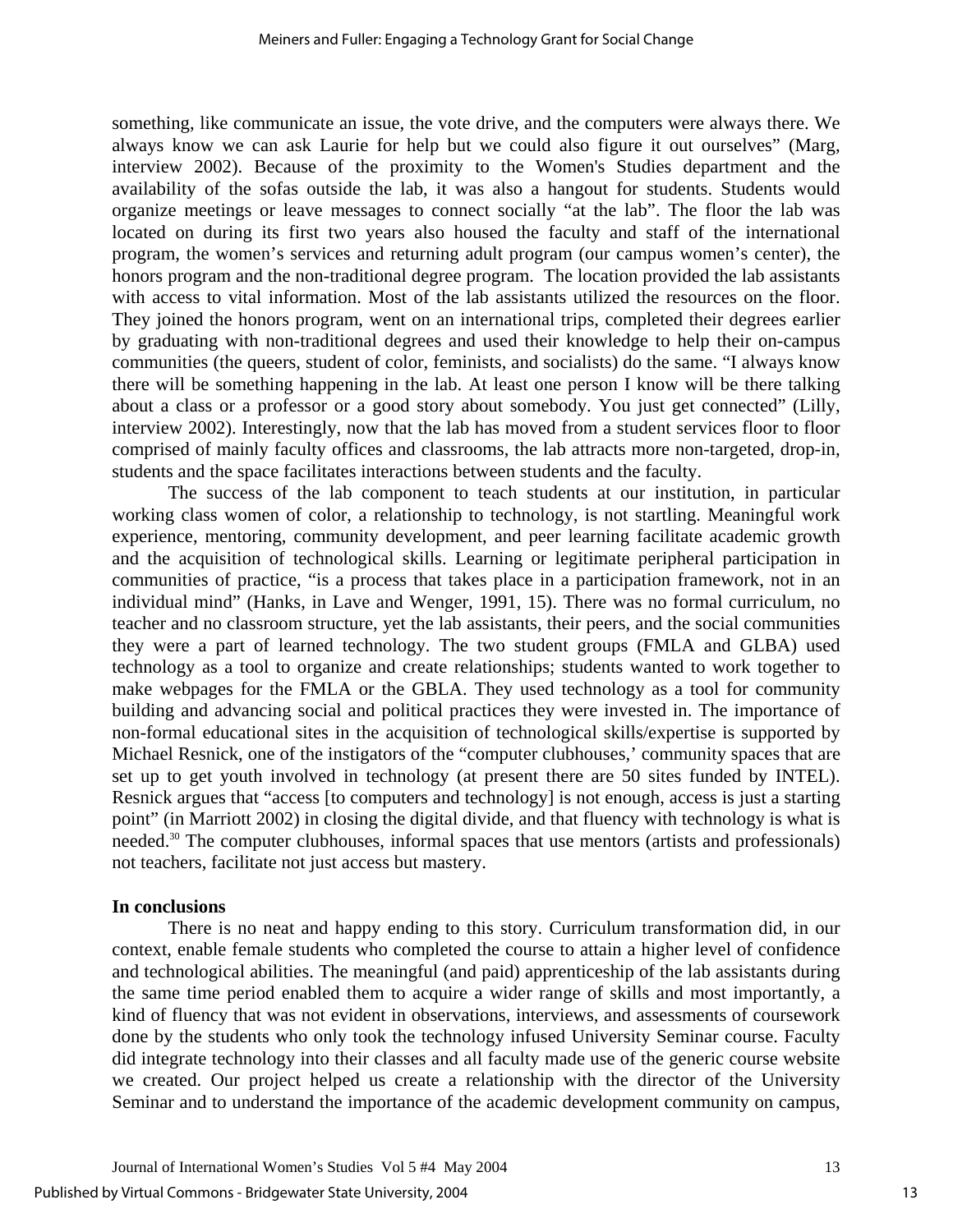both valuable experiences and that might have been inaccessible without this project. While acquiring the resources to support this change was significant, negotiating how language and epistemological frameworks shape and constrain projects and political action also has been a valuable 'finding.'

Our initial overwhelm of being constrained by the language of the grant, the *Chronicle* article, our response, and our conference presentations based on the grant writing began to dissipate as we became immersed in the project. Laurie's teaching of the courses and mentoring of the lab assistants grounded her in the materials aspect of the students' lives, work, school, family, etc. Erica's in-depth interviews with the same population refocused the project on the students' needs and outcomes. This brought us back to our initial goals—social change for women at our institution.

Our project complicates arguments that advocate for women-only learning environments. While our project does not dispute the fact that women's educational choices are constrained by compulsory heteronormativity (i.e. women in Empowering Women University Seminar stated that women-only learning environments were 'unnatural' thus clearly negatively impacting their educational choices), we had a difficult time recruiting women to participate in a women-only course. Low enrollment does not mean that students wouldn't benefit from participating in the course, yet women at our institution expressed reluctance to take a women-only course. This presents a problem. Even if we think this is the best educational environment, if no students enroll, despite creative marketing strategies, it is not an effective educational intervention, nor is it the 'best' environment. In addition, most of the literature that looks at the efficacy of womenonly learning environments does not adequately address how race and class impact single-sex learning environments. The multi-racial, working-class population that attends our university calls into question single-sex learning environments that do not take into account race and class.

For us, the structuring environment was not the single-sex classroom, but the constraints of the students' lives and their need for meaningful employment, in addition to their need for the technology skills. Consequently, we tried to create opportunities for employment and skill development. We began to question what it means to work within the discourse of the nationstate that desires the production of "good" workers. We started this grant questioning this goal and viewing our work as 'feminist' educators not to merely assist in the shaping of compliant subjects for this economic order, however, what became clear, quickly, was that the women we wrote the grant for needed employment. Not just any thing that would put money in their pockets but *meaningful* employment, employment that empowered them in their lives. While our academic trajectory to this point had continually positioned us to critique the goals of the nation state and the economic order – participation in this project has illustrated to us the need to be both critical of the nation state, yet work to create employment opportunities that simultaneously "maintain" it. The feminist, activist, and geographer Ruth Gilmore, writing against the mass incarceration movement, also argues against static notions of power and resistance. "One works with what is at hand; the problem is not the "master's tools" (Lorde 1984, 110) but the effective control of those 'tools'" (23).

The feminist work becomes layered – how do we change the paradigm that constructs educational equity as *a good* when it is contextualized within the preparation of a workforce? How do we alter this paradigm when it is the very paradigm that makes *us* (women and technology) visible within the eyes of the nation-state? How can modes of resistance be enacted and conceptualized, from within the master's house? Sandoval, working from Foucault, states: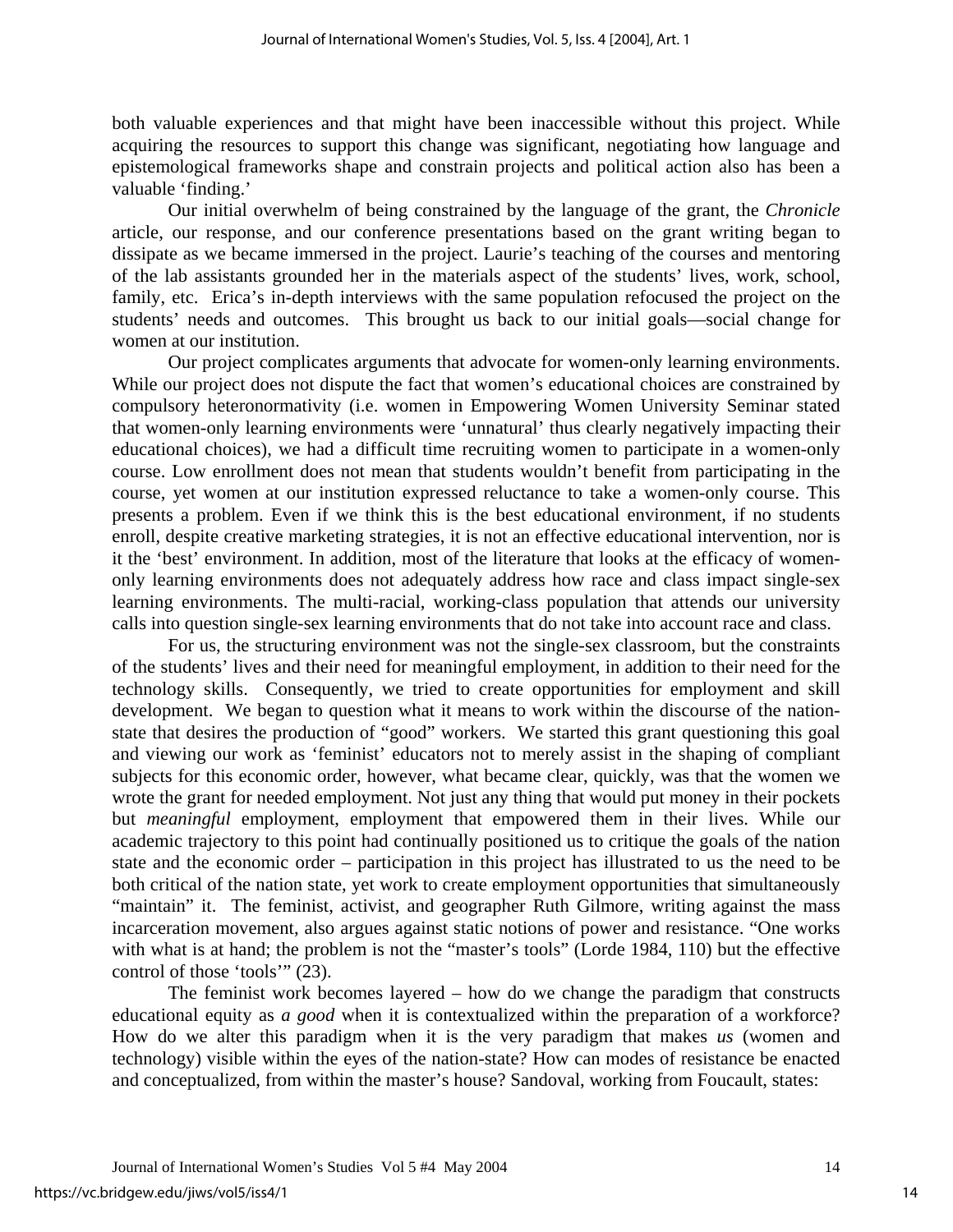Citizen-subjects who are interested in generating effective modes of resistance capable of confronting neocolonial postmodernism must first recognize the fact that much of our perceptual apparatuses and tactics for action are based on past, outmoded yet residual conceptions of power and resistance. (162)

We began the project because we believed (and still do) that it is imperative that students, especially women of color, be given the opportunity to develop computer expertise in their college classes. We end the project with the knowledge that we were naive to hope to be able to 'take the money and run' yet this process enabled us to gain perspective on the importance of implementing (and theorizing) educational and institutional change.

## **References**

Apple, Michael. 1991. *Ideology and Curriculum*. 2<sup>nd</sup> ed. London: Routledge.

- Allen, Caitilyn. 1999. "Supporting Female Undergraduate Science and Engineering Majors with a Residential Program." *Journal of Women and Minorities in Science and Engineering* 5.
- American Association of University Women. 1991. *Shortchanging Girls, Shortchanging America.* Washington, D.C.: American Association of University Women.
- —1998. *Gender Gaps: Where Schools Still Fail Our Children.* Washington, D.C.: American Association of University Women Educational Foundation.
- —1998. *Separated by Sex: A Critical Look at Single-Sex Education for Girls.* Washington, D.C.: American Association of University Women Educational Foundation.
- Brainard, Jeffrey. 1999. "Popular Higher-Education Grant Program Survives Effort to Shift Its Priorities." *Chronicle of Higher Education*. (3 September): A59-60.
- Bourdieu, Pierre. 1990. *In other words: Essays towards reflexive sociology*. Stanford: Stanford University Press.
- Bureau of Labor Statistics. 1998. Employment Projections. (8 September).
- Butler, Judith. 1996. "Performativity's Social Magic." In *The Social and Political Body,* eds. Theodore R. Schatzki and Wolfgang Natter, 29-47. New York: Guilford Publications.
- California Secretary of State. 2002. "Proposition 209: Text of Proposed Law." Online. Available at http://www.ss.ca.gov/Vote96/html/BP/209text.htm.
- Catsambis, S. 1994. "The path to math: Gender and racial-ethnic differences in mathematics participation from middle to high school." *Sociology of Education* 67: 199-215.
- Clifford, James. 1992, "Traveling Cultures." In *Cultural Studies,* eds. Laurence Grossberg, Cary Nelson, and Paula Treichler, 96-117. New York: Routledge.
- Clingingsmith, Debra. 1993. "Engendering Equity: Fostering Computer Science Success Among Women and Minorities*.*" *US Woman Engineer: Magazine of the Society of Women Engineers*, [May/June].
- Combahee River Collective. 1977. "A Black Feminist Statement." In *This Bridge Called my Back*, eds. Cherri Moraga and Gloria Anzaldúa. Boston: Kitchen Table/Women of Color.
- *Congressional Commission on the Advancement of Women and Minorities in Science Engineering and Technology Development.* 2000. "Land of Plenty." Sept. 2000.
- de Castell, Suzanne, and Mary Bryson, eds. 1997. *Radical In(ter)ventions: identity, politics, and differences in educational praxis.* Albany: State University of New York Press.
- Dubois, W. E. B. "Of Our Spiritual Strivings" from *Souls of Black Folk*. In *W. E. B. Du Bois A Reader*. Ed. David Levering Lewis. New York.: Henry holt & Co. 1995, 28-33.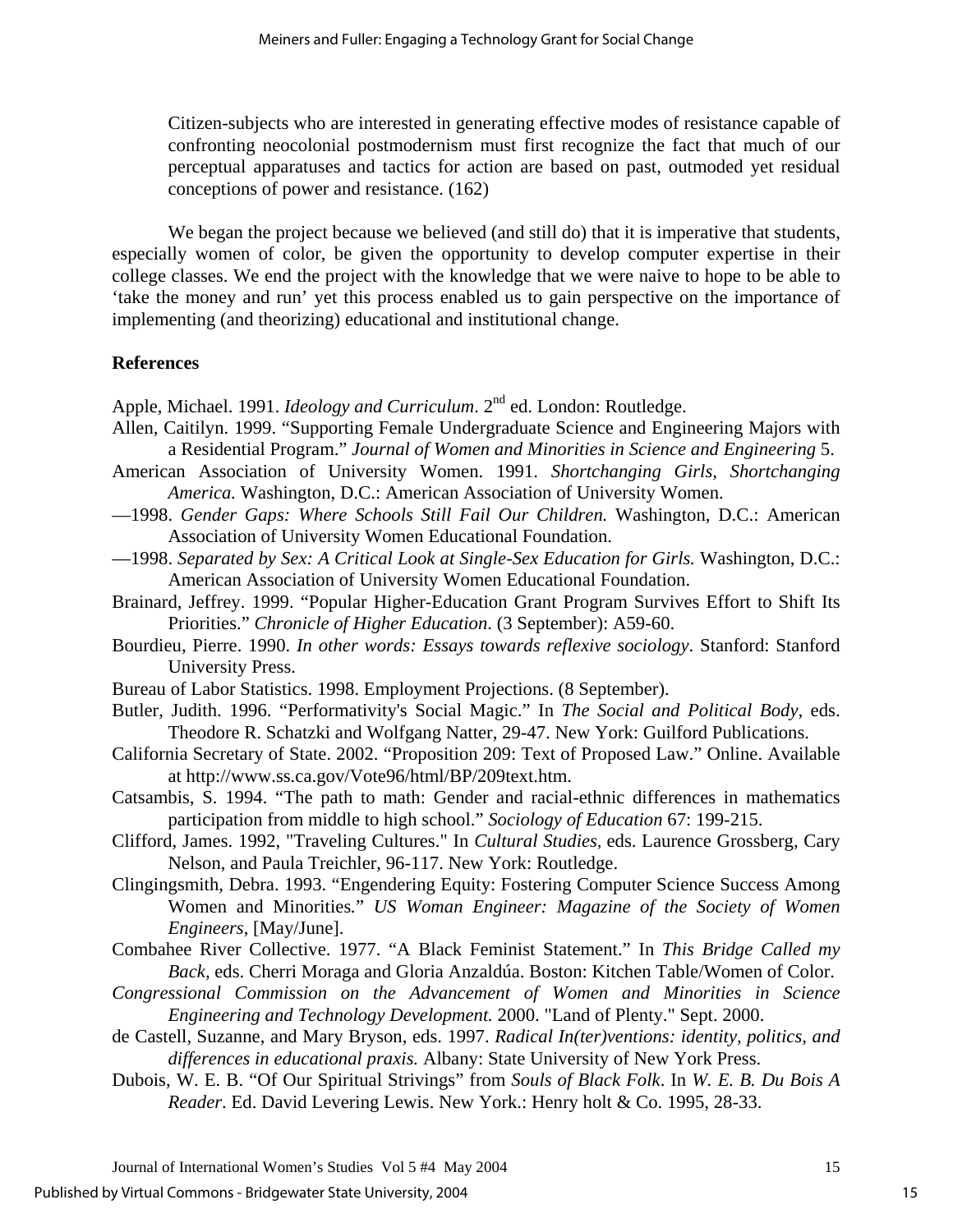- Eisenhart, Margaret A. and Elizabeth Finkel; with Linda Behm, Nancy Lawrence, and Karen Tonso. 1998. *Women's Science: Learning And Succeeding From The Margins*. Chicago, Ill : University of Chicago Press.
- Ellsworth, Elizabeth 1989. Why doesn't this feel empowering? Working through the repressive myths of critical pedagogy. *Harvard Educational Review* 59 (3).
- Felder, Richard, Gary Fedler, Merdith Mauney, Charles Hamrin, and Jacquelin Dietz. 1995. A Longitudinal Study of Engineering Student Performance and Retention: Gender Differences in Student Performance and Attitudes. *Journal of Engineering Education* 95 (2).
- Fuller, Laurie, and Erica Meiners. 1999. "Race and Gender Are Never Invisible: Letter to the Editor." *The Chronicle of Higher Education*. (8 October).
- Gilmore, Ruth Wilson. 2002. "Fatal Couplings of Power and Difference: Notes on Racism and Geography." *Professional Geographer*. 54 (1). 15-24.
- Grossman, Wendy. 1998. "Cyberview: Access Denied." *Scientific American* 279 (2): 38.
- Guinier, Lani. 2003. "The 'Quota' Smokescreen." *The Nation*. (23 January).
- Haraway, Donna. 1991. Simians, Cyborgs, And Women : The Reinvention Of Nature. New York: Routledge.
- —1997. *Modest\_Witness@Second\_Millenium.FemaleMan Meets\_OncoMouse: Feminism and Technscience*. London: Routledge.
- Hill, Susan. 1997. "Science and Engineering Bachelor's Degrees Awarded to Women Increase Overall, but decline in Several Fields." *National Science Foundation*, NSF 97-326, November 7.
- Jensen, Jennifer and Suzanne de Castell. 2002. "Educational Game Design: Learning as Play." Panel presentation at the American Educational Research Association Annual Meeting. April 1-5, New Orleans, LA.
- Koch, Melissa. 1994. "No Girls Allowed." *TECHNOS Quarterly: For Education and Technology* 3 (3).
- Lather, Patti. 1991. *Getting Smart: Feminist Research and Pedagogy with/in the Postmodern.*  New York: Routledge.
- Lave, Jean and Etienne Wenger. 1991. *Situated Learning: Legitimate Peripheral Participation (Learning in Doing: Social, Cognitive and Computational Perspectives)*. Cambridge UK: Cambridge University Press.
- Levenson, Nancy. 1990. *Educational Pipeline Issues for Women*. Panel presentation at the Computing Research Association Annual Meeting, Snowbird, UT.
- Lorde, Audre. 1984. *Sister Outsider*. Freedom CA: The Crossing Press.
- Margolis, Jane and Allan Fisher. 2002. *Unlocking the Clubhouse: Women in Computing.* Cambridge, MA: MIT Press.
- Marriott, Michel. 2002. "Not Just Closing a Divide, but Leaping It." *The New York Times*, July 18, 2002, Late Ed., Section G, Page 1, Column 2.
- Matyas, Marsha Lakes and Linda C. Skidmore, eds. 1992. *Women Scientists and Engineers Employed in Industry: Why So Few?* National Research Council Office of Scientific and Engineering Personnel Committee on Women in Science and Engineering. Washington D.C.: National Academy Press.
- McCarthy, Cameron & Warren Crichlow, eds. 1993. *Race, Identity and Representation in Education*. New York: Routledge.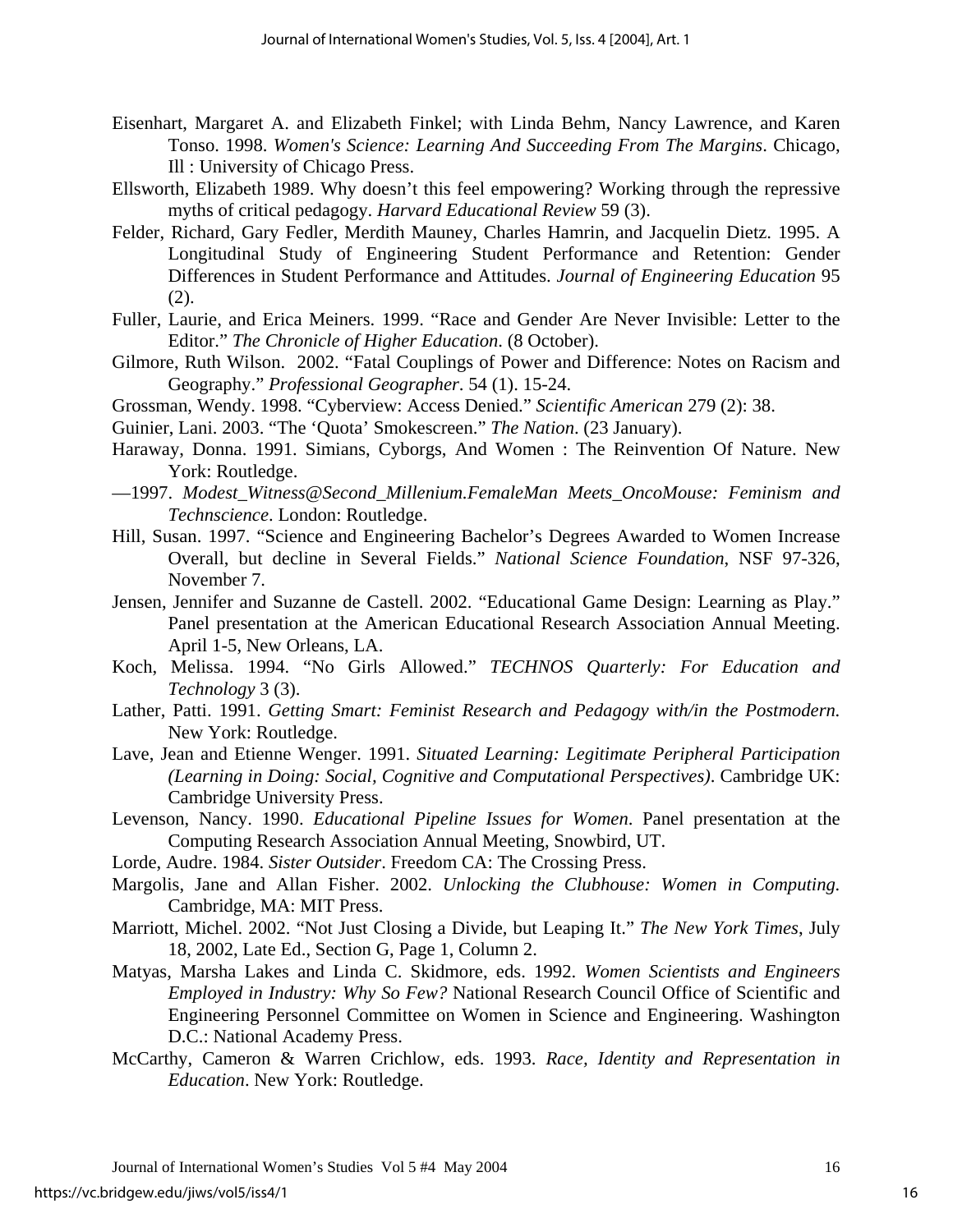- Mohanty, Chandra Talpade. 1997. "Women Workers and Capitalistic Scripts: Ideologies of Domination, Common Interests, and the Politcs of Solidarity." In *Feminist Genealogies, Colonial Legacies, Democratic Futures.* eds. M. Jacqui Alexander & Chandra Talpade Mohnaty. New York: Routledge, 3-29.
- National Commission on Excellence in Education.1983. *A Nation at Risk*.Online. Available at: http://www.ed.gov/pubs/NatAtRisk/index.html.
- National Communications and Information Administration. 2002. Falling Through the Net: Towards Digital Inclusion. Washington DC: Government Printing Office.
- The National Science Foundation. 2000. *Women, Minorities and Persons with Disabilities in Science and Engineering*.
- Novak, Thomas and Donna Hoffman. 1998. "Bridging the Racial Divide on the Internet." *Science* 280 (5362).
- Patai, Daphne and Sherna Gluck. 1991. *Women's Words: The Feminist Practice of Oral History.*  New York: Routledge.
- Postman, Neil. 1996. *The End of Education: Redefining the Value of School*. New York: Knopf (Vintage Books).
- Pharr, Suzanne. 1997. *Homophobia: A Weapon of Sexism*. New York: Womens Project.
- Resnick, Michael. 1998. "The Computer Clubhouse: Technological Fluency in the Inner City." In *High Technology and Low-Income Communities,* eds D. Schon, B. Sanyal, and W. Mitchell. Boston: MIT Press.
- Sandoval, Chela. 2000. *Methodology of the Oppressed.* Minneapolis: University of Minnesota Press.
- Spender, Dale. 1995. *Nattering on the Net: Women, Power and Cyberspace.* North Melbourne: Spinifex.
- Stacey, Judith. 1999. "[Ethnography Confronts the Global Village: A New Home for a New](http://newfirstsearch.oclc.org/WebZ/FSFETCH?fetchtype=fullrecord:sessionid=sp04sw01-48284-d4shl357-99lmla:entitypagenum=4:0:recno=2:resultset=2:format=FI:next=html/record.html:bad=error/badfetch.html:entitytoprecno=2:entitycurrecno=2:numrecs=1)  [Century?](http://newfirstsearch.oclc.org/WebZ/FSFETCH?fetchtype=fullrecord:sessionid=sp04sw01-48284-d4shl357-99lmla:entitypagenum=4:0:recno=2:resultset=2:format=FI:next=html/record.html:bad=error/badfetch.html:entitytoprecno=2:entitycurrecno=2:numrecs=1)" *Journal of Contemporary Ethnography* 28 (6): 687-697.
- Stanley, Liz and Sue Wise. 1983. *Breaking Out: Feminist Consciousness and Feminist Research.*  New York: Routledge Kegan & Paul.
- [Stone, Allucquère Rosanne.](http://library.ilcso.illinois.edu/uc/cgi-bin/Pwebrecon.cgi?SC=Author&SEQ=20030708152532&PID=9592&SA=Stone,+Allucqu�re+Rosanne.) 1995. *The War of Desire and Technology at the Close of the Mechanical Age.* Cambridge, Mass: MIT Press.
- Streitmatter, Janice L. 1999. *For Girls Only: Making a Case for Single-Sex Schooling*. Albany: State University of New York Press.
- Tobias, Sheila. 1990. *They're Not Dumb, They're Different: Stalking the Second Tier.* Tucson: Research Corporation.
- U.S. Department of Education. The Fund for the Improvement of Postsecondary Education. The Comprehensive Program. Information and Application Materials. Fiscal Year 1999.

*U.S. Labor Statistics:* JOBS 2000.

- Van Maanen, John. 1988. *Tales Of The Field: On Writing Ethnography.* Chicago: University Of Chicago Press.
- van Opstal, Deborah. 2001. "The skills imperative: talent and U.S. competitiveness*.*" *Issues in Science and Technology* 18 (1): 51-8.
- Wertsch, James V. 1993. *Voices of the Mind: A Sociocultural Approach to Mediated Action*. Boston: Harvard Univ Press.
- Williams, Patricia J. 2002. "Racial Privacy." *The Nation*. (17 June).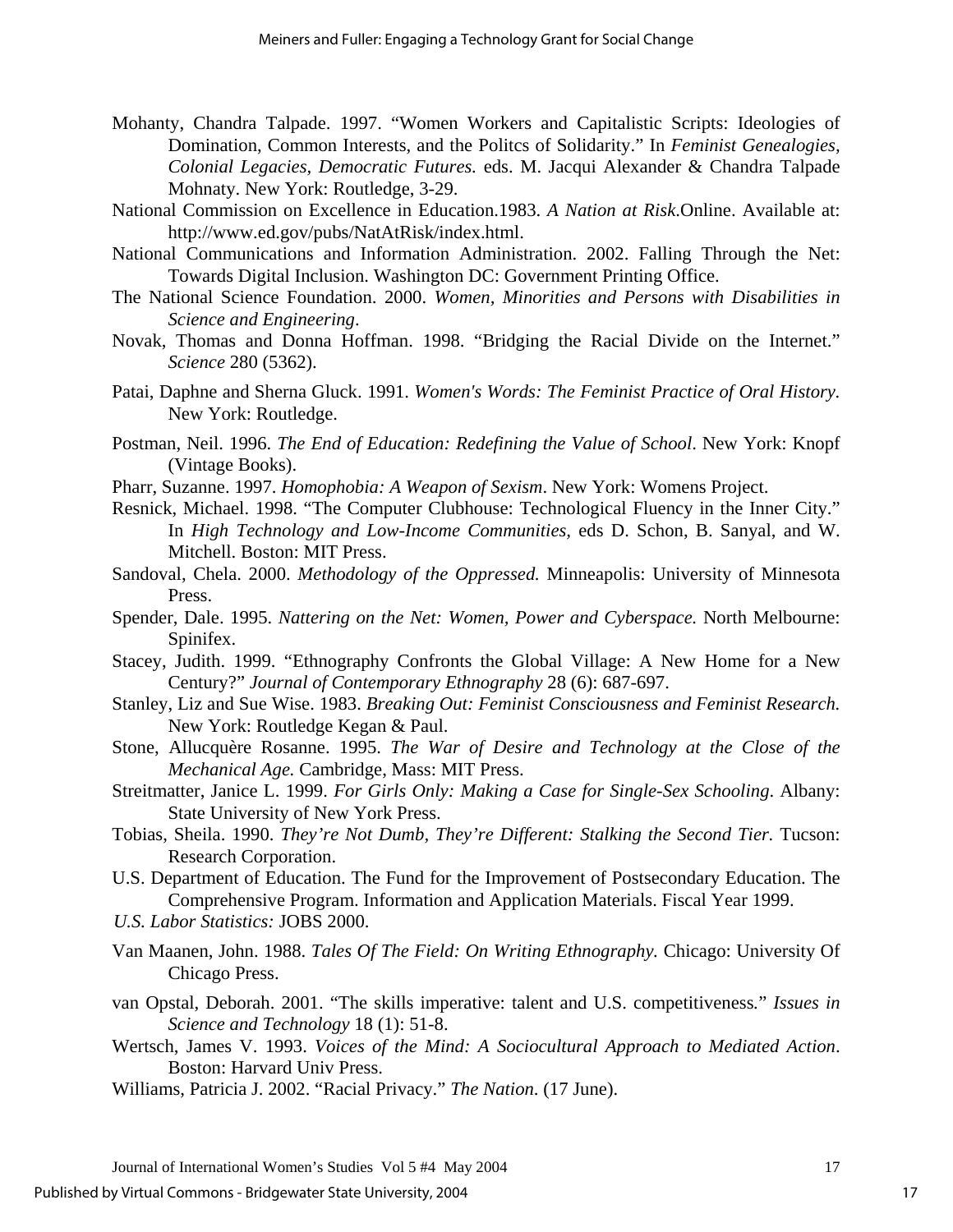Walker, Alice. 1998. "Becoming What We're Called" from *Anything We Love Can Be Saved: A Writer's Activism*. New York: Ballantine Books.

<sup>4</sup> Lather (1991) defines oppositional as "those discourses/practices seeking to challenge the legitimacy of the dominant order and break its hold over social life" (xv).

 $<sup>5</sup>$  The Combahee River Collective is credited with coining this phrase in 1977.</sup>

 $\overline{a}$ 

<sup>6</sup> "We" is an artificial entity constructed for this paper. Throughout this process the two authors, committed to similar desires for progressive social change and inhabiting similar feminist anti-racist epistemological terrains, have held different positions in relation to this project and to the institution. These differences are written out of this version, not to create a sense of seamless unity, rather to create a coherent story.

 $7$  The 2000 Report "Falling Through the Net: Toward Digital Inclusion" (National Telecommunications and Information Administration) stated that, while gains were being made, there was a significant racial gap in access to personal computers and the Internet at home. The report states that approximately 1/3 of the total US population uses the Internet at home, only 18.9% of African-Americans and 16.1% of Hispanics use the Internet at home.

<sup>8</sup> The class meets 'face-to-face' but is also augmented through online components including writing conferences for group work.<br><sup>9</sup> Transnational feminist scholarship illustrates that the material lives of poor women of color who construct

personal computers are not *progressively* impacted by technology (Mohanty 1997).

<sup>10</sup> For example science, math, and technology high school teachers typically receive high pay than art and music teachers and the disciplines of science, math, and technology are viewed as the "most important curricular knowledge" and "given large doses of federal support to assist its adoption in schools" (Apple 1991, 37) while art and music education, frequently feminized teaching practices in schools, are often defined as extra-curricular. 11 For example, the 1991 American Association of University Women (AAUW) report, S*hortchanging Girls,* 

*Shortchanging America,* followed the same tenor of *The Nation At Risk* (the educational document issued in 1983 under the Reagan administration). A clear theme in the AAUW report is that since the jobs of the future require math and science, where will our nation be if girls, 50% of the workforce, cannot do math? This is also a theme in the 2000 report: *Congressional Commission on the Advancement of Women and Minorities in Science Engineering and Technology Development:* "Land of Plenty." Problematically, both of these documents do not focus enough on how the epistemological, disciplinary and professional boundaries and practices of SMET 'discriminate' against people of color and/or white women/girls.

12 In 1998 the AAUW Educational Foundation released an inclusive report, *Separated by Sex: A Critical Look at Single-Sex Education for Girls,* summarizing current research on single-sex education*.* This report found that single sex education does not have benefits once adjustments were made for differences in students' socioeconomic status, pre-enrollment ability, selectivity of the school, and other variables.

<sup>13</sup> This may seem trivial, *being able to signify one's political position*, but if "Language is delimitation, a strategic limitation of possible meanings" (Lather 1991, xix) then certain positions are made possible and others impossible through language. We rendered our most useful tools, our allegiances, and ourselves invisible.<br><sup>14</sup> In retrospect, it would have been useful to use the term people of color and to name why this was important in a

footnote *(The Land of Plenty* Report does this). We wanted to get the grant and not have our proposal appear to be condescending, be interpreted as a lesson to the reader, or (most problematically) be dismissed as not relevant. 15 The word empowering is relevant and appropriate in other contexts. For example the grassroots non-profit

organization Beyondmedia (http://www.beyondmedia.org) uses the word to describe the workshops they do on media activism with under-served and under-represented women and youth. They give the participants the skills they need to tell their stories, articulate their identities, and organize for social justice through the collaborative creation and distribution of alternative media arts.

<sup>16</sup>The Racial Privacy Initiative would prohibit collecting any 'racial' data by public institutions (with a few exemptions) under the guise of 'privacy.' Of course unstated in this initiative is that this data often illuminates the

<sup>&</sup>lt;sup>1</sup> Assistant Professor of Education & Women's Studies. Northeastern Illinois University. E-meiners@neiu.edu 773-442-5515

<sup>2</sup> Associate Professor & Women's Studies Coordinator. Northeastern Illinois University Ls-fuller@neiu.edu 773-442-4552 [3](mailto:Ls-fuller@neiu.edu)

 $\sqrt[3]{\frac{1}{\pi}}$  In order to ensure anonymity for our participants (whose names have been changed in this document) we do not name the funding agency.